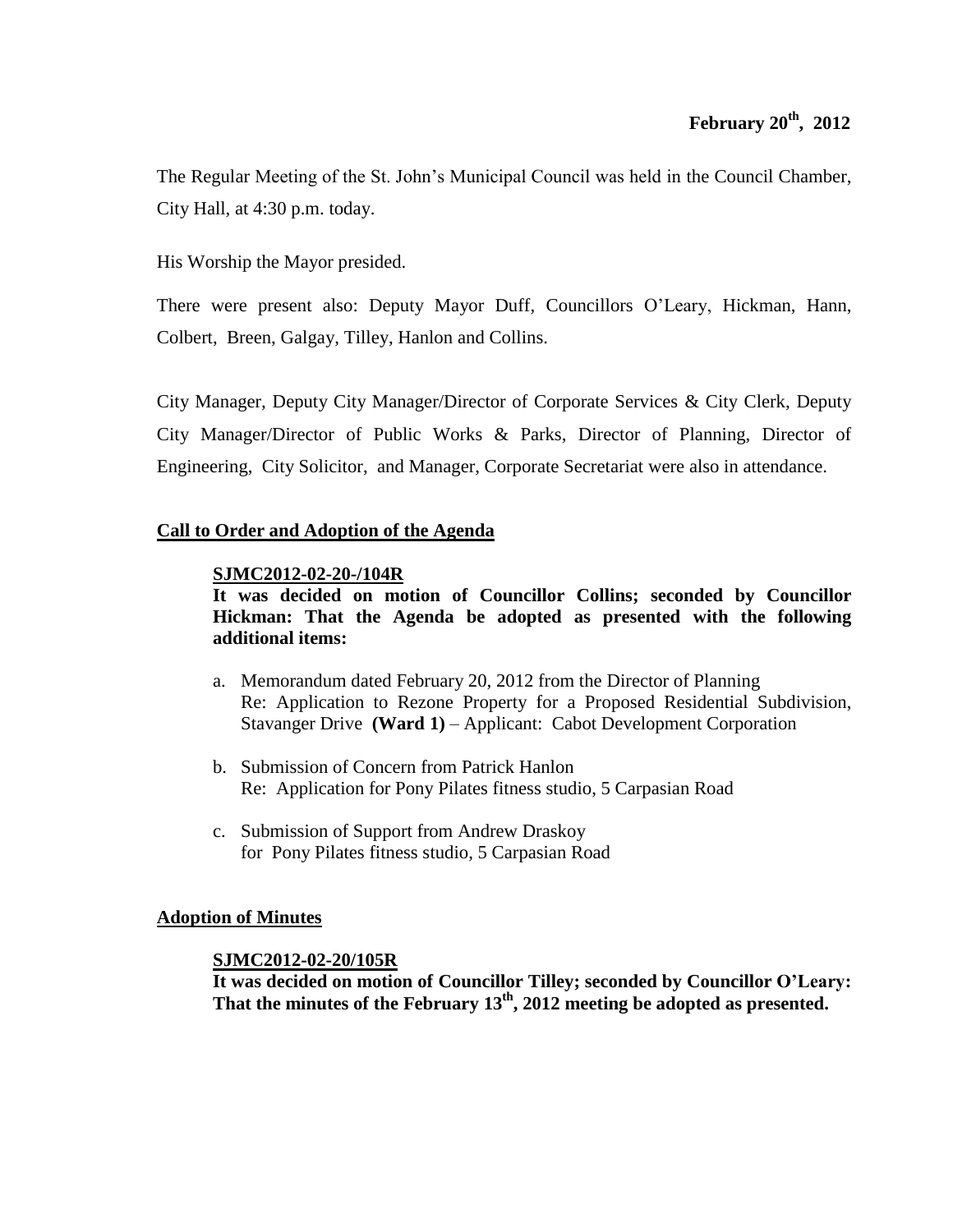## **Notices Published**

**1. A Discretionary Use Application** has been submitted by Cy Hart requesting permission develop **Civic Number 38 Cairo Street** into four (4) Infill Residential Dwelling Units by constructing two (2) additional units to the existing dwelling. As part of the lot redevelopment, parking for four (4) vehicles will be provided off Cairo Street. **(Ward 2)**

## **SJMC2012-02-20/106R**

**It was moved by Councillor Galgay; seconded by Councillor Hann: That the application be approved.**

## **The motion being put was unanimously carried.**

2. **A Discretionary Use Application** has been submitted by Sarah Joy Stoker requesting permission to occupy **Civic Number 5 Carpasian Road as a Home Occupation for a "Pony Pilates" fitness studio**. The proposed business will occupy a floor area of approximately 28 square metres on the main floor and will operate Monday-Friday, 8:30am - 5:30pm. The business involves mainly private Pilates instruction for one (1) to two (2) clients for 1-2 hour time slots; and small classes having a maximum of six (6) clients, 4-5 hours per week. There are two (2) on-site parking spaces provided. The applicant is the sole employee. **(Ward 2)**

Seven (7) Submissions of Support Three (3) Submissions of Concern Two (2) Submissions of Objection

## **SJMC2012-02-20/107R**

**It was moved by Councillor Galgay; seconded by Councilor Hann: That a decision on the application be deferred pending review by the Transportation Engineer of the parking/traffic concerns expressed by some local residents.**

#### **The motion being put was unanimously carried.**

2. **A Discretionary Use Application** has been submitted by Dawn Mootrey requesting permission to occupy eight (8) square metres of floor area as a **Hair Salon at Civic Number 9 Bishop's Line**. The proposed Home Occupation will operate Tuesday through Friday from 10 am to 7 pm and on Saturday from 9am to 5 pm. The applicant is the sole employee. On-site parking is provided for customers**. (Ward 5)**

Two (2) submissions of concern.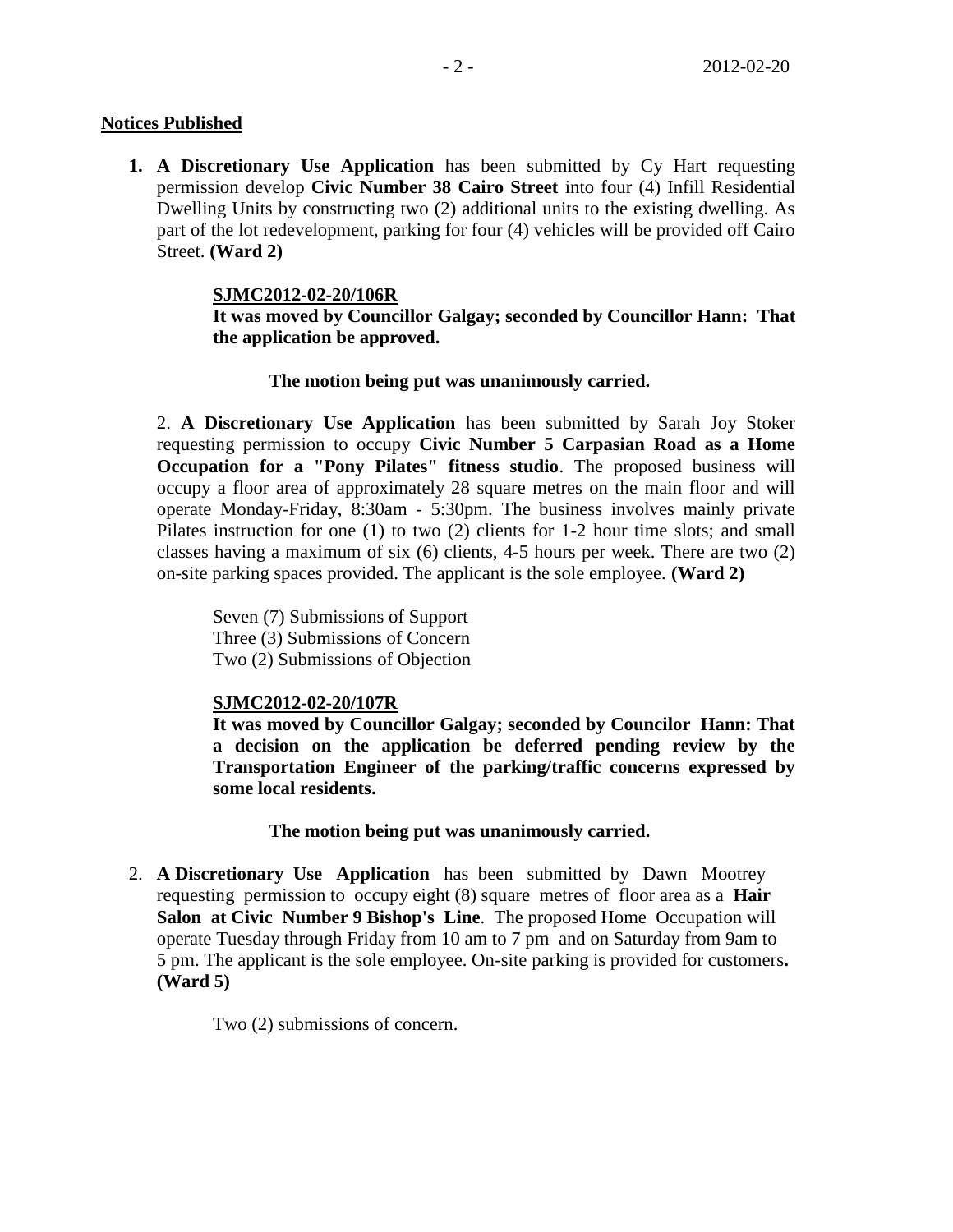#### **SJMC2012-02-20/108R**

**It was moved by Councillor Collins; seconded by Councillor Hanlon: That a decision on the application be deferred pending review by the Transportation Engineer of the parking/traffic concerns expressed by some local residents.**

## **The motion being put was unanimously carried.**

#### **Public Hearings**

#### **Public Hearing Report dated February 9, 2012 Re: Proposed Standards for Drive-thru Operations in the City of St. John's**

Deputy Mayor Duff presented a report of the public meeting held on February 9, 2012 the purpose of which was to provide an opportunity for public review and comment on proposed standards for drive-thru operations.

In this regard, Council considered as information a memorandum dated February 17, 2012 from the Director of Planning.

Deputy Mayor Duff outlined some of the concerns raised by the residents which include inadequate space between between drive- thrus and residences and inadequate stacking lanes.

The Planning Committee will be reviewing proposed standards for drive-thrus and any recommended changes to the regulations will be referred to Council for final approval.

## **SJMC2012-02-20/109R**

**It was moved by Deputy Mayor Duff; seconded by Councillor Tilley: That a decision on the proposed drive-thru standards be deferred in order to provide City staff with an opportunity to review the public submissions received on the standards and to determine if any changes to the standards are required.**

**The motion being put was unanimously carried.**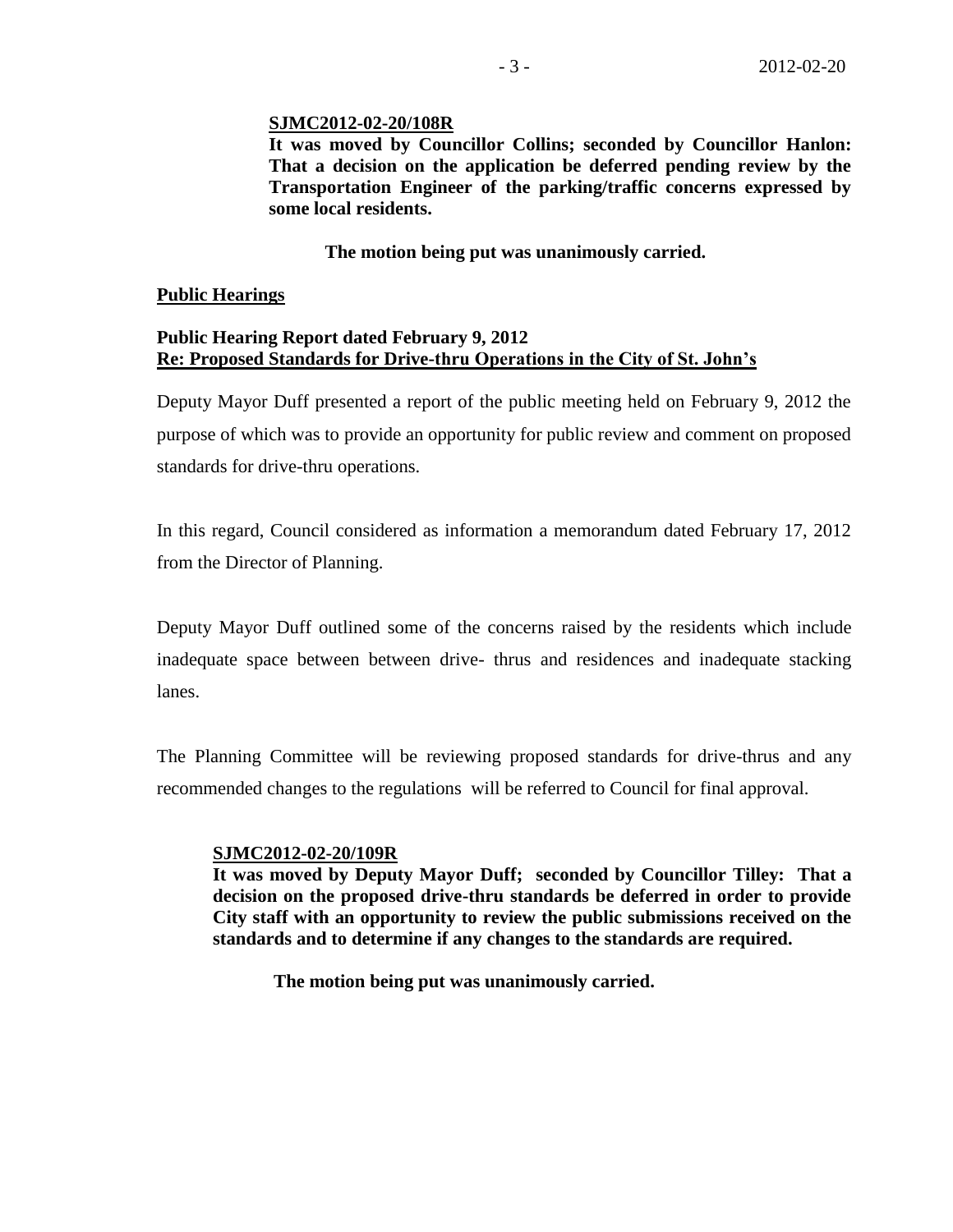# **Heritage Advisory Committee Report dated February 13, 2012**

Council considered the following Heritage Advisory Committee Report dated February 13, 2012:

| In Attendance: | Deputy Mayor Shannie Duff, Chairperson<br>Councillor Sheilagh O'Leary |
|----------------|-----------------------------------------------------------------------|
|                | Wayne Purchase, Downtown St. John's                                   |
|                | Anne Hart, Resident Representative                                    |
|                | George Chalker, Heritage Foundation of NL                             |
|                | David Kelland, NL Association of Architects                           |
|                | Gerard Hayes, Citizen Representative                                  |
|                | Melanie Del Rizzo, Business Owner Representative                      |
|                | Peter Mercer, Heritage Officer                                        |
|                | Ken O'Brien, Manager of Planning & Information                        |
|                | Helen Miller, City Archivist                                          |
|                | Margaret Donovan, Tourism Industry Coordinator                        |
|                | Karen Chafe, Recording Secretary                                      |
|                |                                                                       |

## 1. **Review of Next Up! Applications**

Arising from the recommendations of the "Roadmap 2021" report approved by Council which included the goal to attract "a magnetic and desirable city for newcomers and young professionals" with the establishment of Nexter (19-35 years) representatives on City advisory committees, the Heritage Advisory Committee has received ten applications. The Committee reviewed the applications and short-listed them for an interview process, resulting in the following recommendation:

**The Committee recommends the appointment of Taryn Sheppard as the Committee's first "Nexter" representative. Taryn has an extensive heritage, artistic and architectural background which the Committee feels will enhance the dynamic of perspective.**

**The Committee further recommends that the Heritage Advisory Committee Terms of Reference be revised to reflect the addition of one "Nexter" representative.**

The Committee was quite encouraged and impressed by the caliber of applications submitted.

**Deputy Mayor Shannie Duff Chairperson**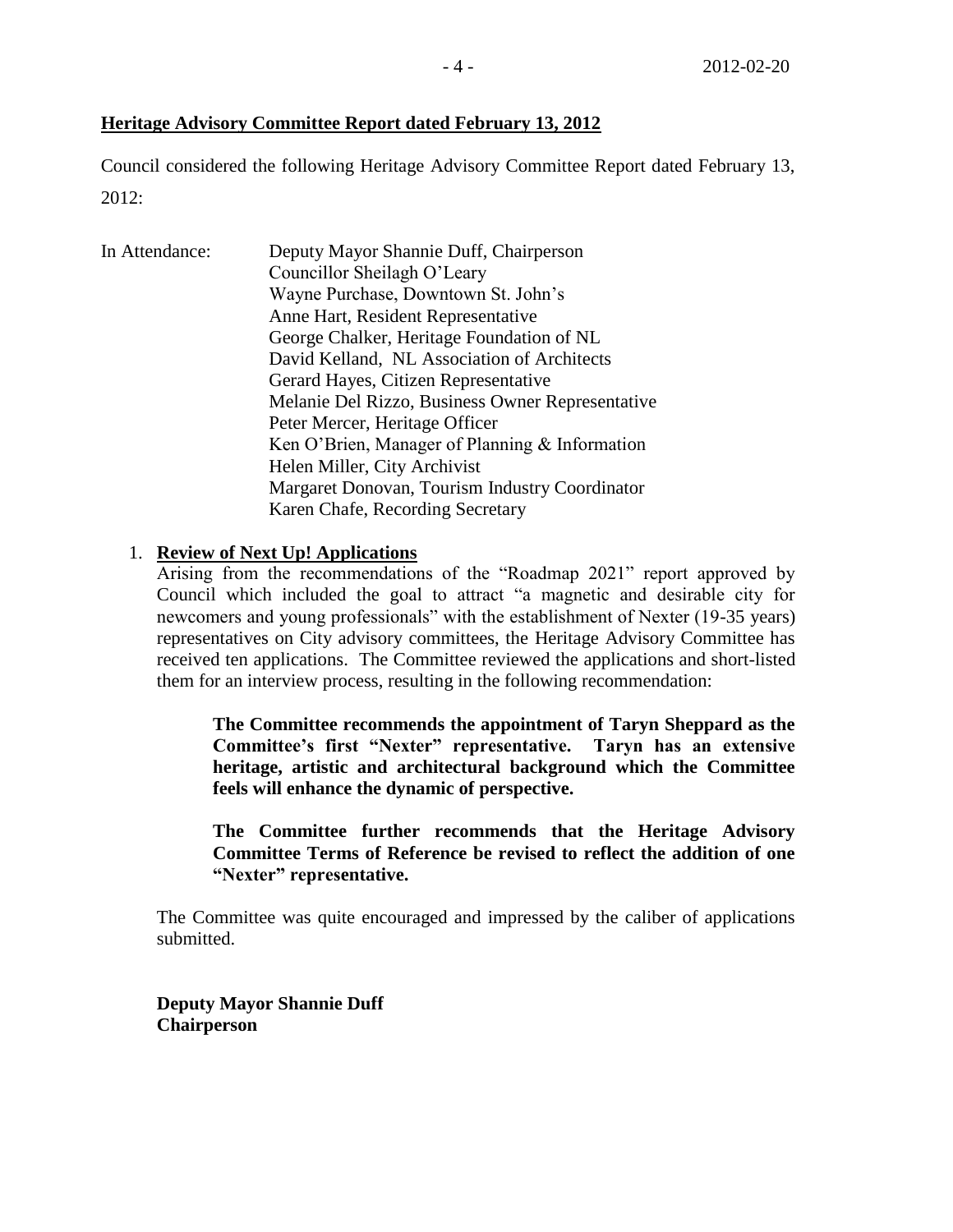#### **SJMC2012-02-20/110R**

**It was moved by Deputy Mayor Duff; seconded by Councillor O'Leary: That the Committee's recommendation be approved.**

#### **The motion being put was unanimously carried.**

#### **Para Transit Advisory Committee Report dated February 9, 2012**

Council considered the following Para Transit Advisory Committee Report dated February 9, 2012:

Attendees: Cecil Whitten, Chairperson Cecil Goulding, Canadian Council of the Blind Councillor Tom Hann, City of St. John's Bill Westcott, Epilepsy NL Scott Batten, ILRC Ron Ellsworth Pauline Crann, CPA Sheena King, CNIB Carol Byrne, Eastern Health Tina O'Dea, City of Mount Pearl Gord Butler, Dept. of Advanced Education and Skills Susan Ralph, Para Transit Coordinator Karen Chafe, Recording Secretary

> 1. **GoBus Tickets: Purchase Options at City Hall** The Committee put forth the following recommendation for Council's approval:

**That the City enable the purchase of GoBus tickets at City Hall similar to its provision for the purchase of Metro Bus tickets via the City's Access Center. It is the Committee's understanding that staff is investigating this process.**

Cecil Whitten Chairperson

#### **SJMC2012-02-20/111R**

**It was moved by Councillor Hann; seconded by Councillor Galgay: That the Committee's recommendation be approved.**

**The motion being put was unanimously carried.**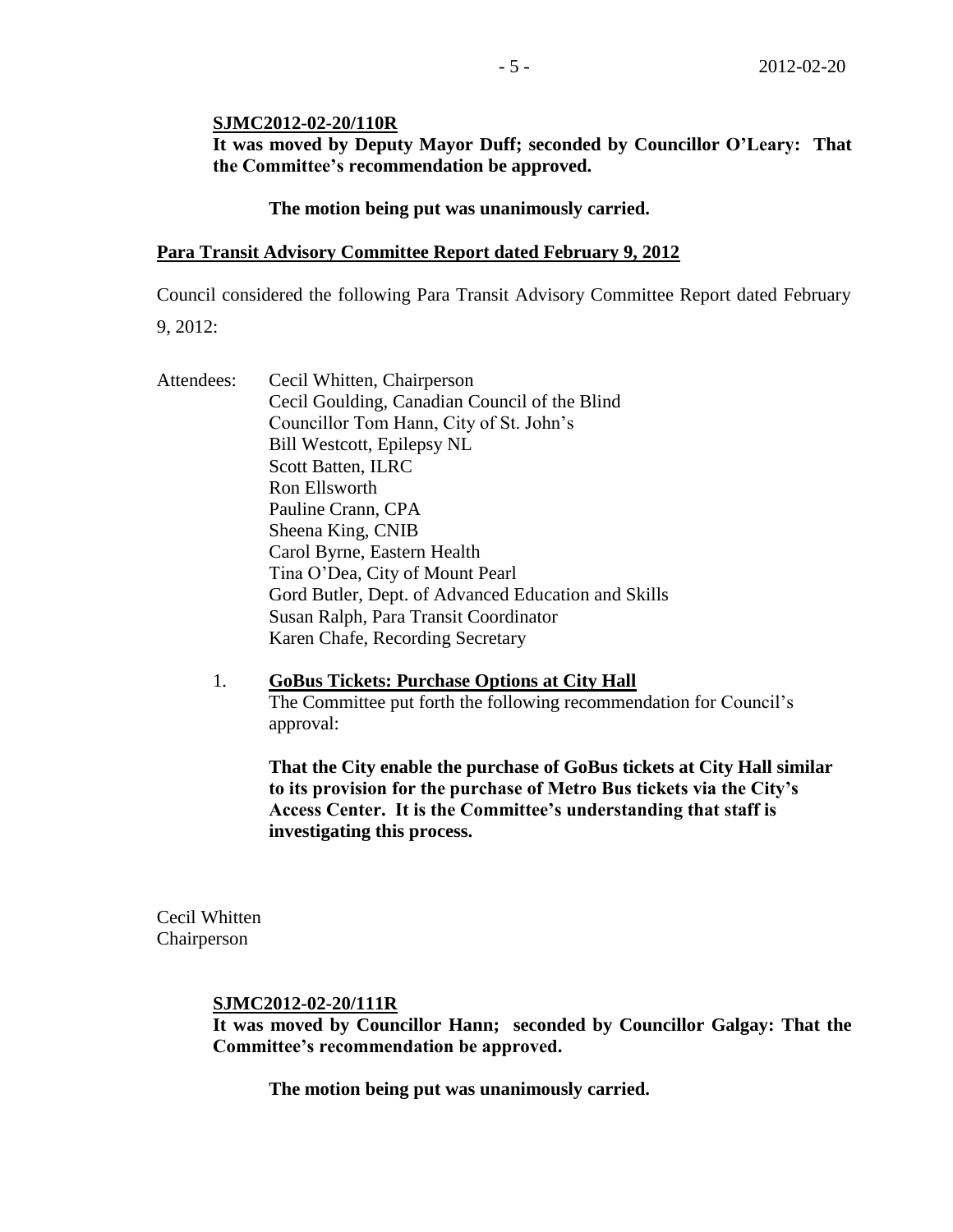# **Police and Traffic Committee Report dated February 8, 2012**

Council considered the following Police and Traffic Committee Report dated February 8, 2012:

| In Attendance: | Councillor Gerry Colbert, Chairperson                           |
|----------------|-----------------------------------------------------------------|
|                | <b>Councillor Danny Breen</b>                                   |
|                | <b>Councillor Frank Galgay</b>                                  |
|                | <b>Councillor Bruce Tilley</b>                                  |
|                | Councillor Debbie Hanlon (until 1:40 p.m.)                      |
|                | <b>Councillor Tom Hann</b>                                      |
|                | Mr. Chris Whalen, St. John's Transportation Commission          |
|                | Mr. Bob LeDrew, Nfld. Carriers' Association                     |
|                | Mr. Dave Lane, DDC Representative                               |
|                | Mr. Percy Rideout, Citizen Representative                       |
|                | Mr. Robin King, Transportation Engineer                         |
|                | Ms. Dawn Corner, Supervisor of Traffic and Parking              |
|                | Mr. Chris Pitcher, Supervisor of Parking Services               |
|                | Mr. Blair Bradbury, Project Engineer                            |
|                | Mr. Bill MacDonald, Supervisor of Traffic and Signals           |
|                | Mr. Kevin Breen, Manager of Streets and Parks (until 1:15 p.m.) |
|                | Mr. Phil Hiscock, Operations Assistant                          |
|                | Mr. Derm Layman, Foreperson, Streets Division                   |
|                | Ms. Maureen Harvey, Recording Secretary                         |

## **1. Delegation from the Residents of Hazelwood Crescent**

The Committee met with a delegation of the residents of Hazelwood Crescent who expressed concern with traffic accidents, traffic speeds, volume of traffic, lack of signage and inadequate snow clearing.

**The Committee recommends that the Traffic Division review the concerns brought forth from the residents of Hazelwood Crescent along with their proposed recommendations and prepare a report which will come back to Council by way of the Police and Traffic Committee**

## **2. Churchill Square Parking Issue**

On the basis of a compliant from a business owner who claimed his staff are unable to find parking at Churchill Square, the Committee considered the matter. While a survey of business owners is being explored, it was noted that with the new parking facility now open at Memorial University, the availability of parking spaces at Churchill Square may no longer be an issue.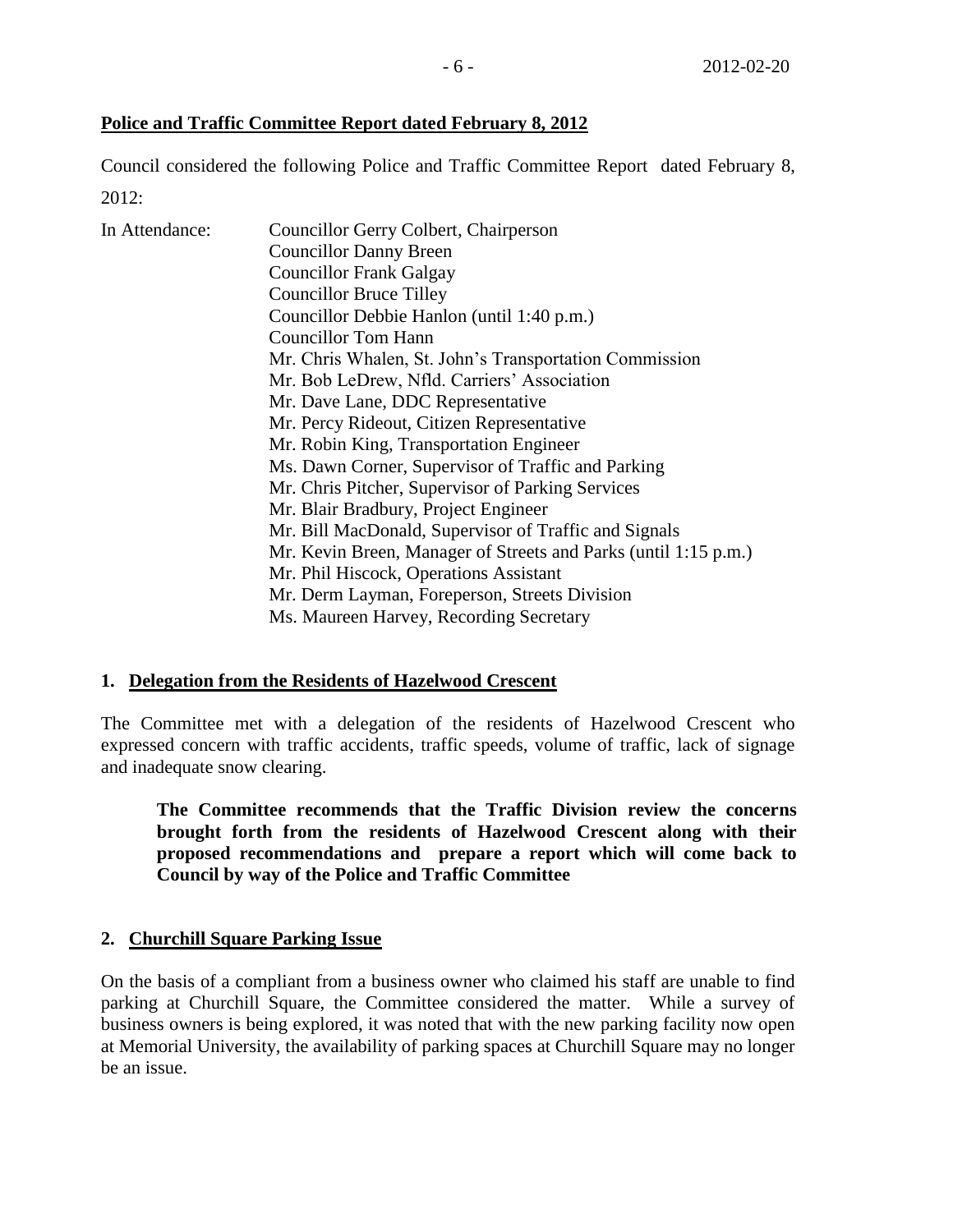**The Committee deferred a decision on matter of parking at Churchill Square pending a re-assessment of the parking situation now that MUN's new parking garage had opened.**

#### **3. Stavanger Drive @ Carrick Drive – Request for Traffic Signal**

This matter was referred from the meeting of October 13, 2011.

## **The Committee deferred a decision a request from Councillor Danny Breen pending completion of a traffic study.**

#### **4. Use of Snowmobiles – City of St. John's**

Councillor Hanlon presented a concern with respect to the number of snowmobiles that are operating illegally, in the City. Discussion took place with agreement that this is a perennial issue, particularly in the area of Pippy Park, Airport Heights, Goulds, and Ruby Line.

It was suggested that calls received by the Citizen's Service Centre in relation to the illegal use of snowmobiles be documented and used as the basis for discussion with the RNC in requesting them to step up patrol in these areas. On a go forward basis, it was also agreed that an awareness campaign be pursued with involvement of the RNC and the Newfoundland & Labrador Snowmobile Federation.

#### **5. Traffic Calming Report – Old Topsail Road Update**

Transportation Engineer, Robin King, gave a comprehensive presentation on the traffic calming proposal for the Cornwall Avenue/Old Topsail Road Area as provided by the IBI Group. A copy of this presentation is on file with the City Clerk's Office.

**On a motion from Councillor Frank Galgay; seconded by Councillor Bruce Tilley the Committee recommends that staff continue with the implementation of the traffic calming plan for Old Topsail Road at an estimated cost \$400,000.00 and that the budgetary shortfall of \$100,000.00 be transferred from the additional funding allocation that was made to the 2012 Streets Rehab capital budget, during the capital works budgeting process.**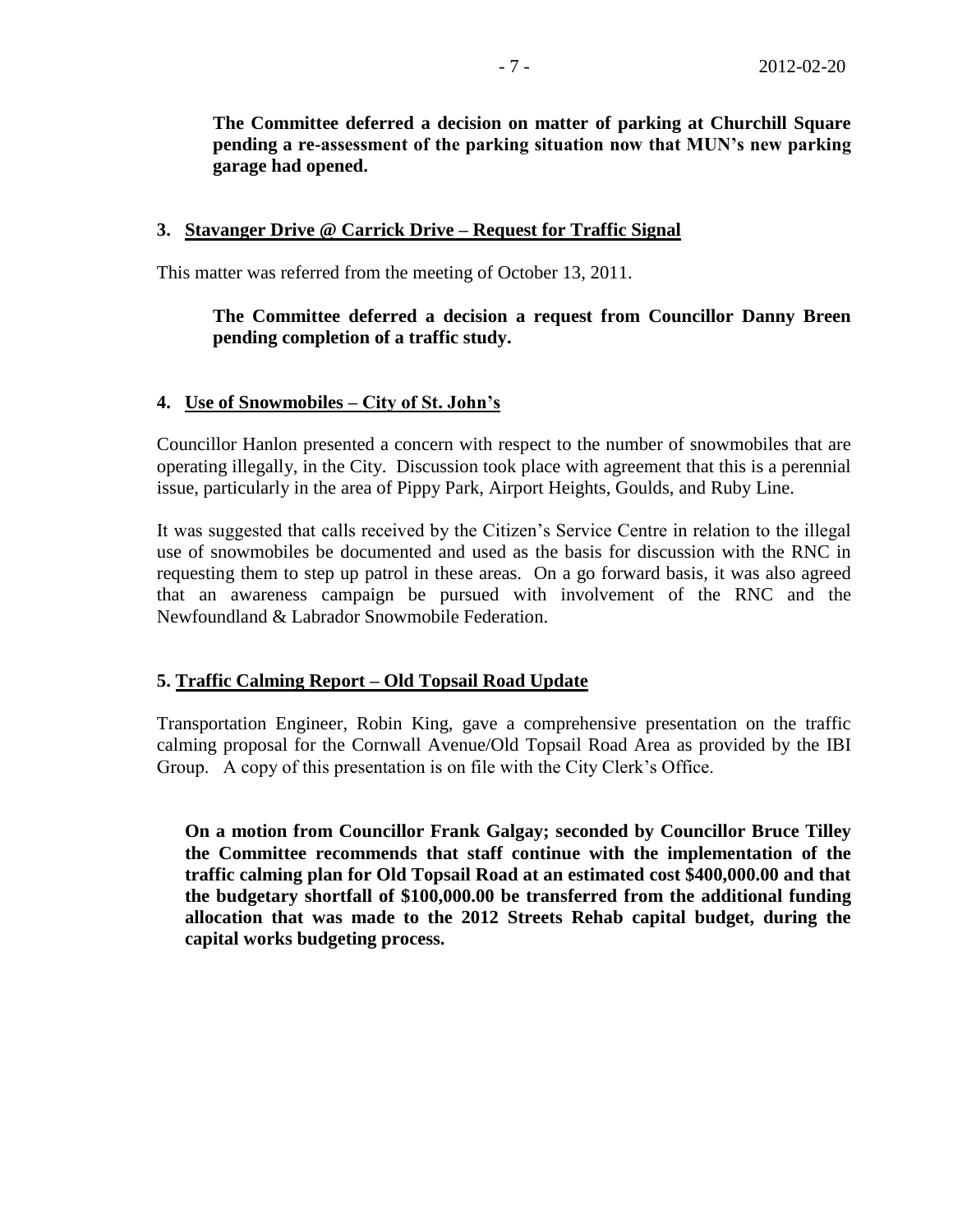## **6. Request for All-way stop on Eastaff & Boyle Street**

Upon request from Councillor Tilley regarding the installation of an all-way stop at the intersection of Eastaff Street at Boyle Street, the Traffic Division has reviewed the intersection and determined that the traffic volume and collision history for the intersection does not warrant the installation of an all-way stop. However, further review of the intersection has identified that, due to the roadway alignment of Eastaff Street, there is insufficient sight distance available to motorists heading north on Boyle Street.

**On a motion from Councillor Bruce Tilley; seconded by Councillor Frank Galgay, the Committee recommends the installation of an all-way stop at the intersection of Eastaff Street and Boyle Street due to the safety issue created by the inadequate sight distance available to motorists entering the intersection from Boyle Street.**

## **7. Old Petty Harbour Road & Huntingdale Drive**

The Committee considered a request from Councillor Hickman for the installation of an allway stop at the intersection of Old Petty Harbour Road at Huntingdale Drive.

The Traffic Division has reviewed the intersection and determined that the traffic volume and collision history for the intersection does not warrant the installation of an all-way stop.

It was noted that on September 1, 2011, a report was provided by Hatch Mott MacDonald which examined the operations of the intersection of Bay Bulls Road and Old Petty Harbour Road. The report found that the intersection warranted the installation of a full traffic signal configuration. Further review was completed by the Traffic Divisions and found that due to poor levels of service, a full signal would be warranted at the intersection of Bay Bulls Road and Old Petty Harbour Road. Upon completion of a Synchro/Simtraffic analysis, it has been determined that the signal can be converted from the current half signal into a fully operated traffic signal without any compromise to the levels of service experienced at the intersections up and downstream of this intersection.

# **The Committee recommends that the proposed upgrades to the intersection at Bay Bulls Road and Old Petty Harbour Road from a half signal to a fully operated traffic signal be placed on the capital works project list.**

## **8. Hazelwood Elementary - Request from school and parents for additional signage and markings**

The Committee was advised that the administration and some parents from the school have expressed a concern about the speed of traffic on Topsail Road. They have requested increased signage, flashing warning lights and a reduced speed limit.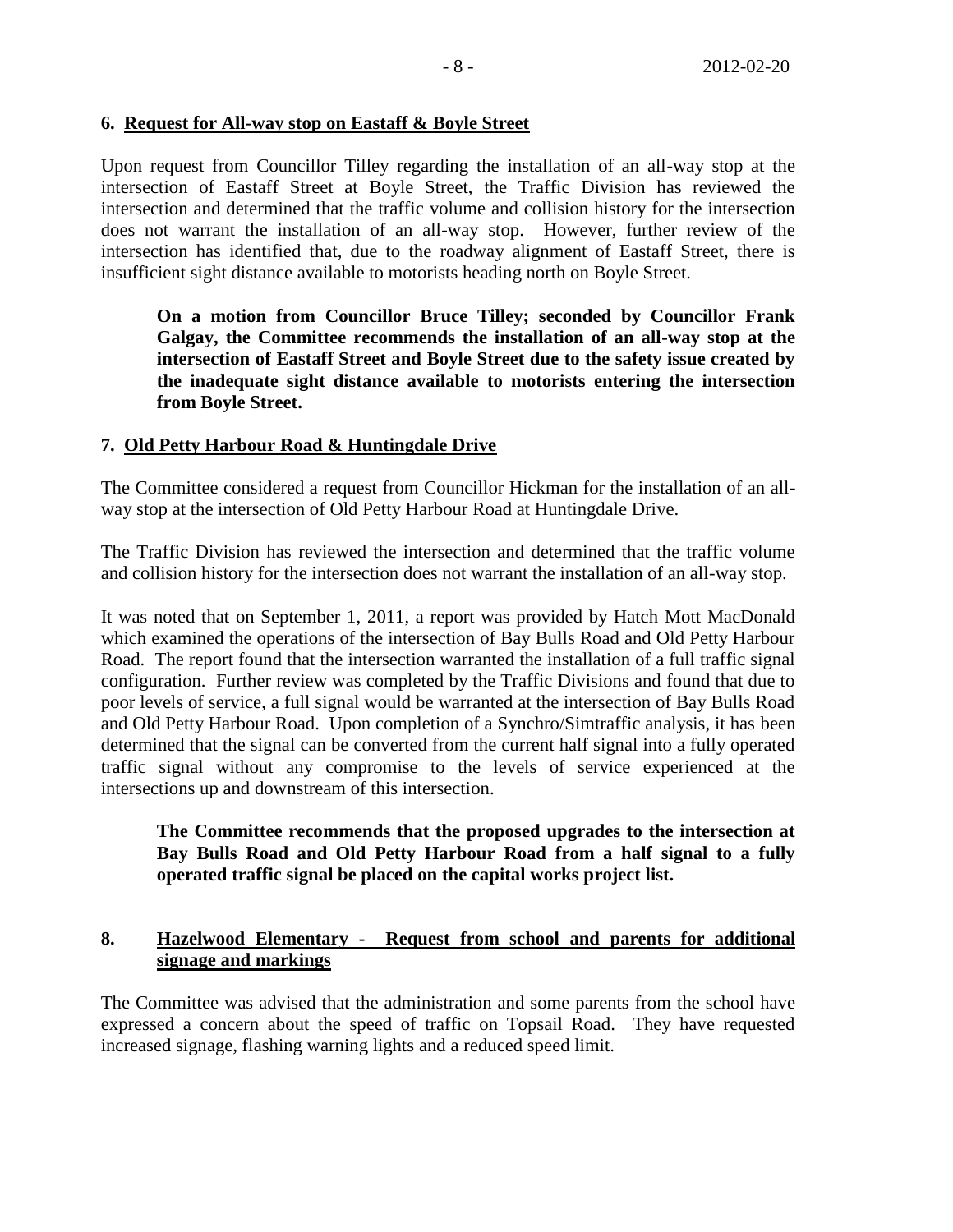**It was agreed that the Traffic Services Division undertake the preparation of a position paper dealing with signage and markers on main thoroughfares where schools are located.** 

## **9. Pennywell Road – Speeding and intersection issues from Bishop Abraham School**

Councillor Galgay brought forward concerns on behalf of Mrs. Butland and Mrs. Martin regarding traffic and safety concerns for the access point of Bishop Abraham School onto Pennywell Road. They are concerned with issues surrounding speed on Pennywell Road and a lack of sight distance at the access point and have requested a "right turn only" installed at the exit to facilitate traffic movement from the property onto Pennywell Road.

The Traffic Services Division have reviewed the area for sight obstruction and determined that the fence located on the adjacent property does, in fact, restrict the available sight distance and pose an obstruction.

**On a motion by Councillor Frank Galgay; seconded by Councillor Tom Hann, it was agreed that the sight obstruction issue be forwarded to the Building Department to have the fence relocated outsight the critical sight lines for the access point. It was further agreed to allow the installation of a "right turn only" sign at the exit onto Pennywell Road and that the issue of speeding be referred to the Royal Newfoundland Constabulary.**

## **10. East White Hills Road – Request**

The Committee was advised the Country Ribbon's Occupational Health & Safety Committee has requested that the crosswalk on East White Hill's Road be upgraded to a flashing light assembly.

Traffic volumes on East White Hills were last counted in 2009. At that time traffic volumes were not sufficient to warrant an upgraded crossing, because there were sufficient safe crossing opportunities according to the Transportation of Canada crosswalk installation guidelines. A new traffic study will be required to determine if traffic volumes have increased such that an upgraded crossing is warranted.

**The Committee agreed that a decision to upgrade the crosswalk on East White Hills Road at Country Ribbon be deferred pending an updated traffic study. It was further agreed that the Traffic Services Decision research the possibility of recovering the cost of a crosswalk or other traffic device if it is determined that the installation is for the exclusive benefit of the commercial operation making the request.**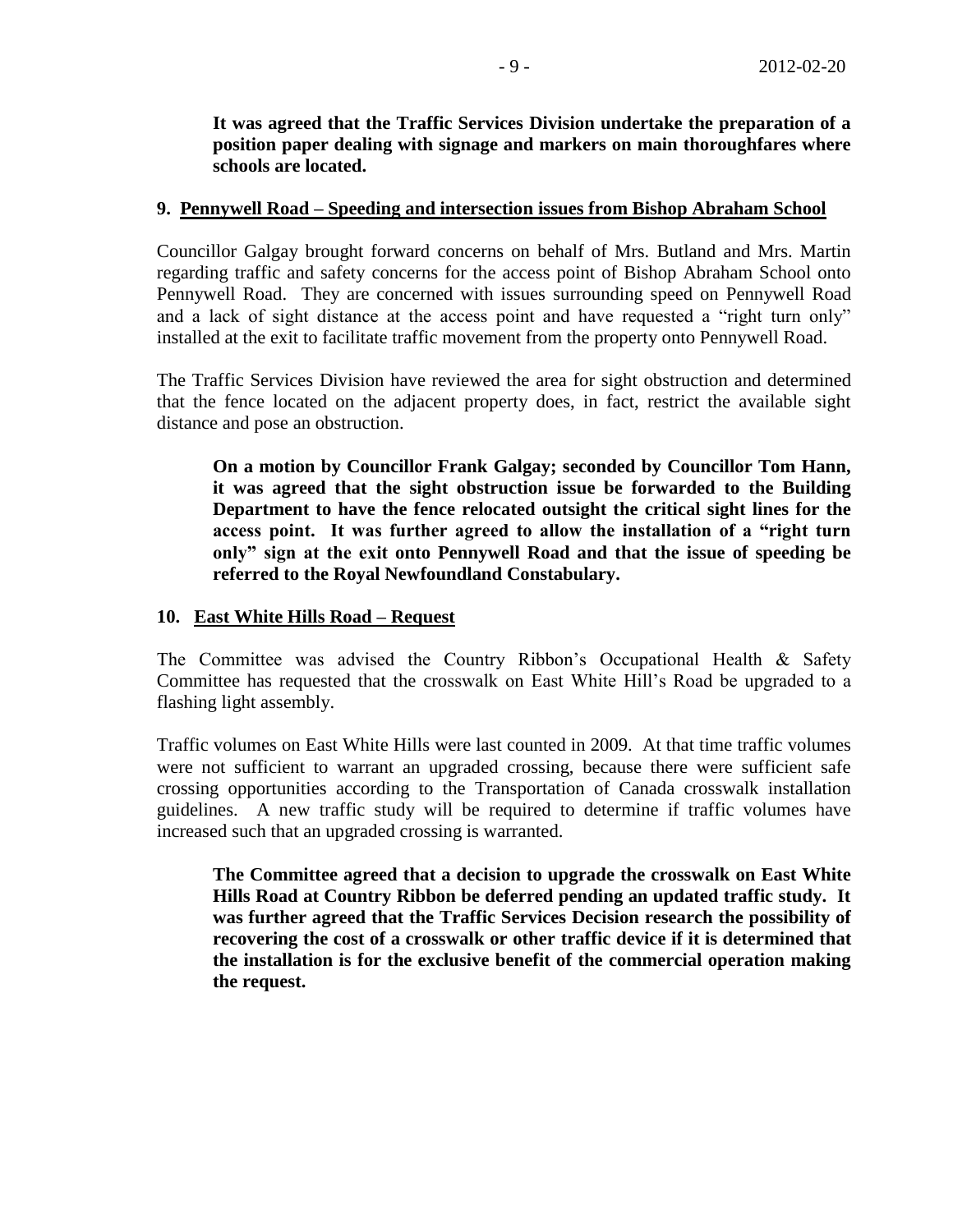# **11. Request to Upgrade Crosswalk at Hamlyn Road at the Village Mall**

The Committee was advised that a request has been received from a resident to upgrade the crosswalk on Hamlyn Road at the Village Mall.

The Traffic Division has conducted a traffic study at the location which indicates that an upgraded crossing may be warranted at this location. However, given a development application for the Zeller's site on the west side of the crosswalk, a reconfiguration of the accesses to the site and possibly the installation of a traffic signal may be necessary.

# **The Committee agreed to defer a decision for a crosswalk upgrade on Hamlyn Road at the Village Mall pending a review of the new site development application at the former Zeller's location.**

# **12. Request to Upgrade Crosswalk on Rickett's Road at St. Clare's Hospital**

The OHS Division of St. Clare's Hospital has requested a crosswalk upgrade as a result of a pedestrian collision in the crosswalk in October 2011.

A traffic study was conducted in November 2011 which indicated that a crosswalk upgrade is not warranted because there are more than sufficient gaps in traffic for pedestrians to safely cross the road. The study also indicated there are a significant number of pedestrians not using the crosswalk.

**The Committee agreed, on the basis of the findings of a traffic study undertaken by the Traffic Division, no action be taken to upgrade an existing crosswalk on Rickett's Road at St. Clare's Hospital.**

## **13. Request from MUN Safety Division for crosswalk upgrade – Westerland Road**

The Committee was informed that the Security Services Department at Memorial University has requested that the crosswalk on Westerland Road at the Aquarena be reviewed for a crosswalk upgrade as a result of a pedestrian collision in November.

A traffic study will be required at the location to determine if an upgrade is warranted. A count is scheduled and will done as soon as weather conditions permit following which time a report will be brought back to the Committee.

# **The Committee agreed to defer a request for a crosswalk upgrade at Westerland Road pending the outcome of a traffic study.**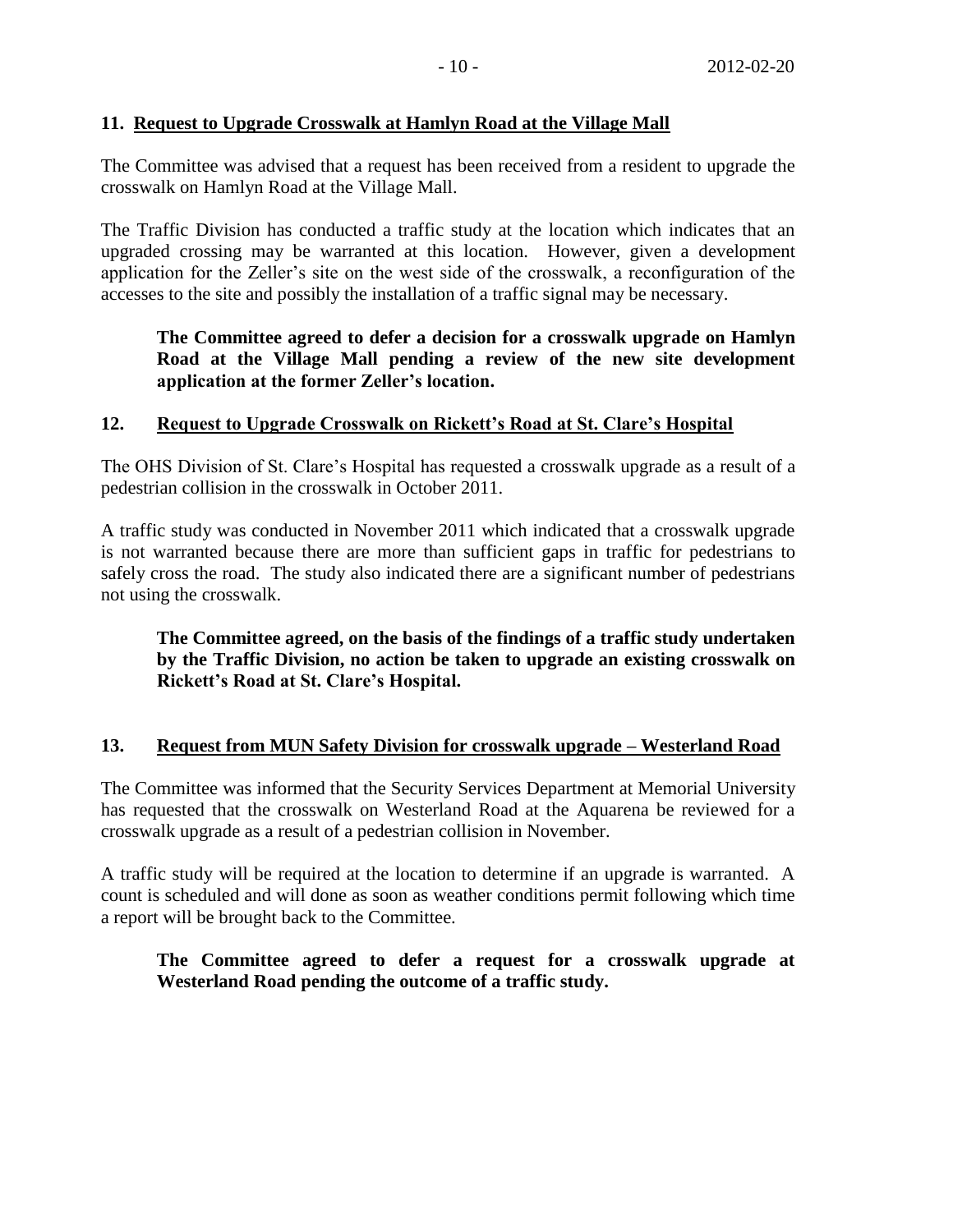## **14. Pedestrian Crosswalk Safety**

The Committee considered a request from Councillor O'Leary on behalf of resident Andrew Mackay asking to have the crosswalks in the City increased from 5 feet to 6 or 8 feet, particularly on high traffic four lane roads.

The Committee as advised that the City currently paints all crosswalks in accordance with Transportation Association of Canada Guidelines i.e. 8 feet wide.

# **The Committee agreed to inform Mr. Andrew Mackay that all crosswalks in the City are designed and painted in accordance with the Transportation Association of Canada Guidelines at 8' wide.**

## **15. Pedestrian Crosswalk Safety**

The Committee considered a request from the resident at 103 Seaborn Street that the yield sign for traffic exiting Thorburn Road onto Seaborn Street be replaced with a stop sign because of the close proximity to his driveway.

Upon inspection the sight distance for the driveway is not adequate to allow a safe stopping distance.

**The Committee agreed that the Yield Sign on the exit from thorburn Road northbound to Seaborn Street be replaced with a Stop Sign.**

## **16. Request for Residential Permit Parking on Chalton Street**

The Committee considered a petition from the residents of the Southside of Charlton Street between Casey Street and Springdale Street requesting this section of the street be changed to become a "Parking by Permit" only area.

**The Committee agreed to implement "Residential Permit" parking on the south side of Charlton Avenue.**

## **17. Request to extend Residential Permit Parking on Buchanan Street**

The Committee was informed of a request from Mr. Wayne Ralph seeking extension of the Residential Permit parking on Buchanan Street. There is only one house on Buchanan Street that is not covered by permit parking and the owner has indicated they would support the request.

The Traffic Division does not recommend an extension of the permit parking along the entire length of the street since this may adversely affect the business on the corner of George Street, as well as George Street United Church, which provides a number of services to the community during the day.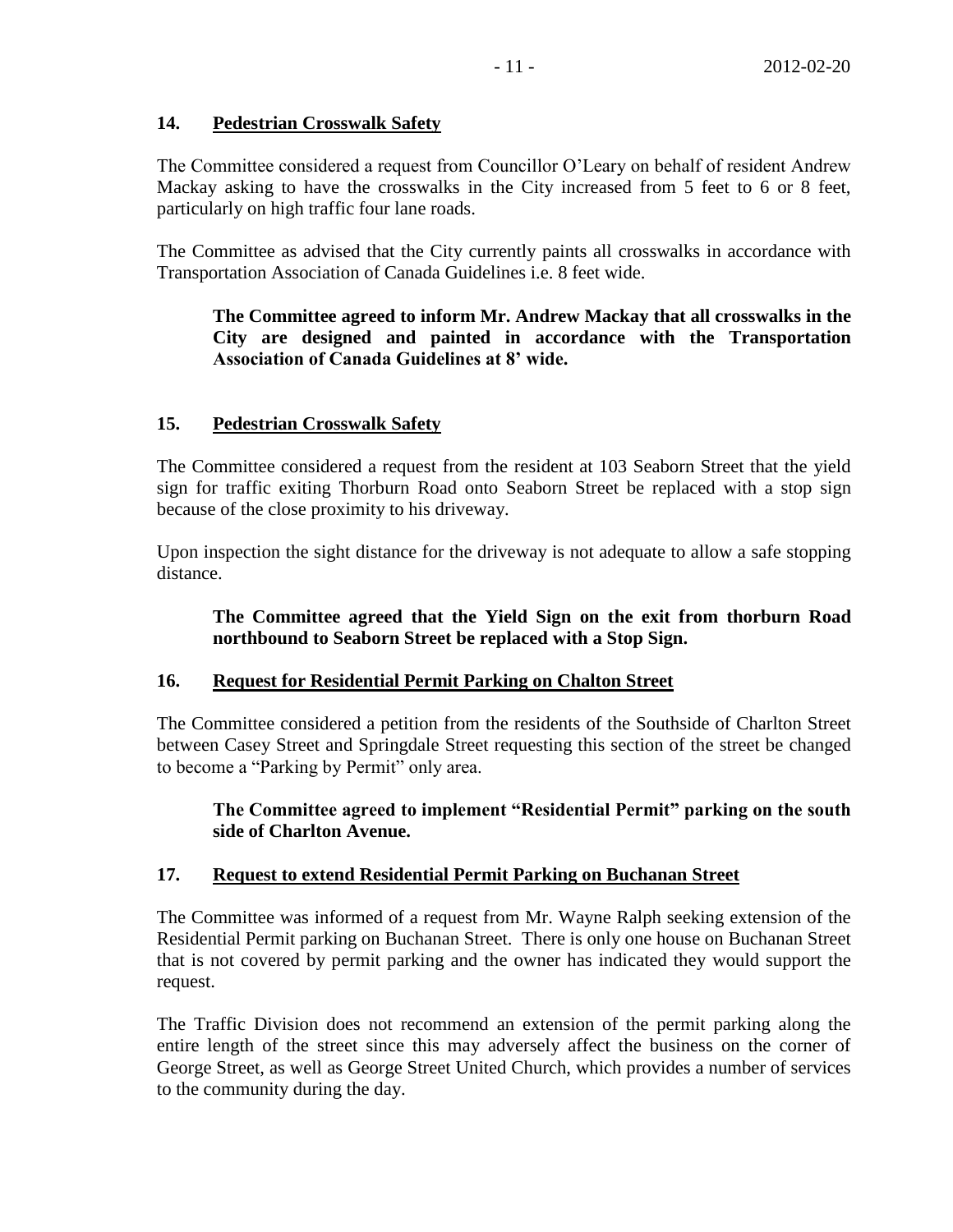Based on the number of residences and permits issued to the street, the proposed extension should be sufficient to accommodate resident needs.

# **The Committee recommends that the Residential Permit Parking on Buchanan Street be extended to include Civic No. 22.**

# **18. Request to remove parking restriction on Ridge Road.**

The Committee considered a request from Mr. Bernard Sheehan, Manager of Facilities and Technical Services from the Marine Institute seeking removal of a portion of the parking restriction on Ridge Road to allow students to park on the road because the Marine Institute is not able to accommodate the demand for parking on its site.

Dawn Corner advised that the parking restrictions on Ridge Road are necessary to maintain the flow of traffic and to ensure a safe path for pedestrians since there are no sidewalks.

It was also noted that a complaint has been submitted from the residents of Fox Avenue about students parking on the street and obstructing snow clearing.

# **The Committee recommends that the existing parking restrictions on Ridge Road remain in effect.**

## **19. Request for Residential Permit Parking on Military Road**

Residents at civic number 83 and 85 Military Road would like to have residential permit parking installed because non-residential vehicles are constantly parking in front of their homes. This is partially due to the pizza take out on the same block and because of congested parking conditions throughout the downtown.

The installation of permit parking may eliminate the problem of long term non-residential parking, but it will likely have little impact on the short term parking generated by the pizza take out, although there is a 15 minute parking zone in place for their customers. Since there are no other residents on the block that would be impacted, the Traffic Division recommends approval.

## **The Committee recommends that the request to install Residential Permit Parking adjacent to civic numbers 83 and 85 Military Road be approved.**

## **20. Request for Residential Permit Parking on Bond Street and Feaver's Lane**

The Committee considered a request from Mr. Andrew Smith on behalf of a number of residents of Bond Street for a change to the parking plan on Bond Street.

The Traffic Division indicated the block of Bond Street between Victoria Street and Cathedral Street is currently designated as "No Parking 8:00 a.m. – 6:00 p.m. Monday to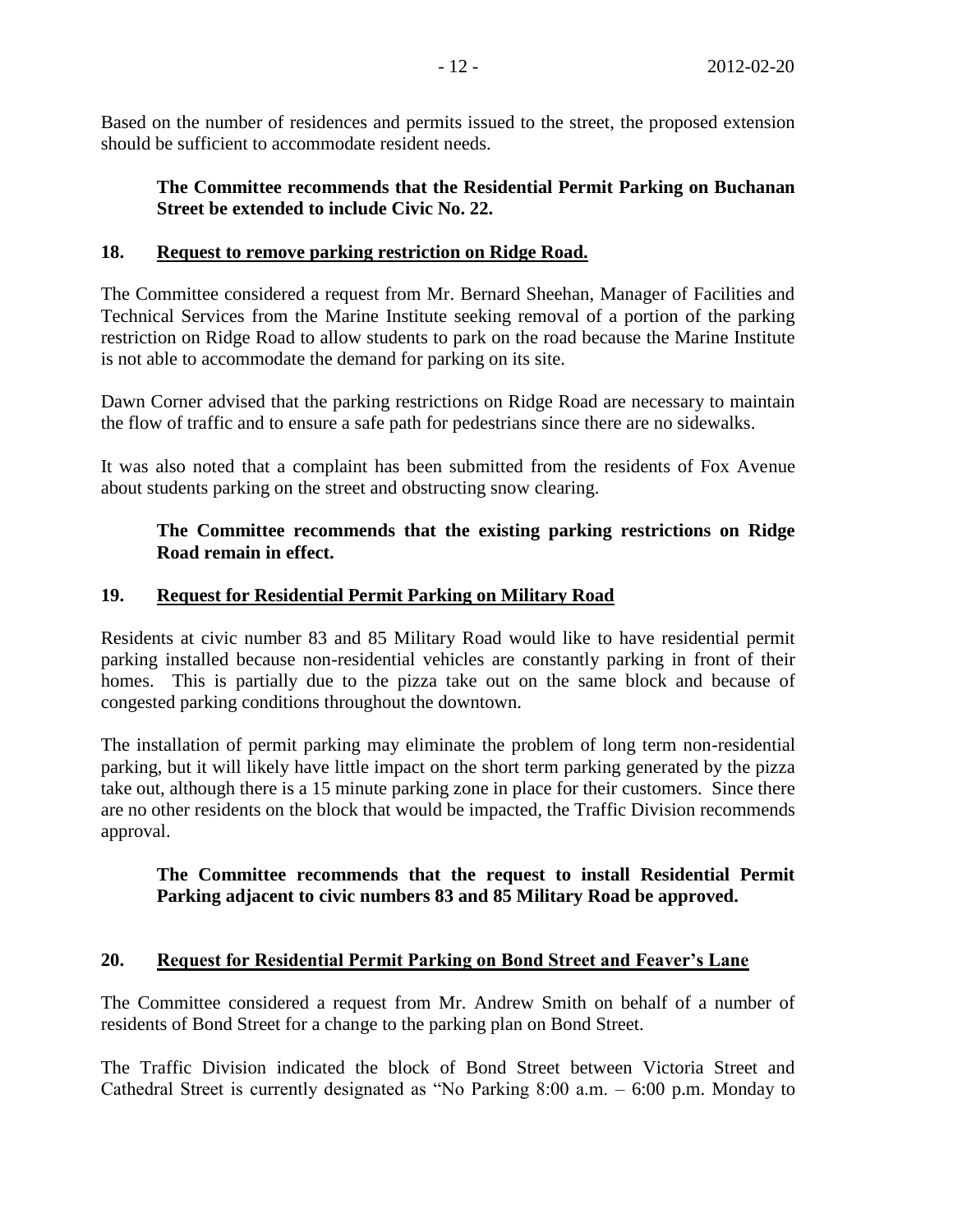Friday" on the north side and "Residential Permit Parking" on the south side. Parking is not permitted on the north side during the day because the street is too narrow to accommodate parking on both sides and maintain traffic flow.

Mr. Smith has suggested that if this is the case, that consideration be given to designating the street as one way to permit parking on both sides. This request is currently under review by the Traffic Division, and will likely require a survey of area residents to determine if this change would be supported. Input from Streets and other departments will also be required.

The Traffic Division noted that in the meantime, the installation of residential permit parking on Feaver's Lane will provide some additional parking for residents.

# **The Committee agreed that the Traffic Division investigate the possibility of changing Bond Street to one way and further that the area residents be surveyed for the installation of Residential Permit Parking on Bond Street, and if there are sufficient residents in favour, proceed with the installation.**

## **21. Installation of Public Permit Parking on Hutchings Street**

The Committee was reminded that the parking area under the viaduct off Hutchings Street was recently paved and designated as maximum 2 hour parking between the hours of 9:00 a.m. and 8:00 p.m. This restriction was intended to provide parking for area residents and businesses.

Since the installation of the restricted parking, the lot has been underutilized, and requests have been received from a number of area business for permit parking in the area, the Traffic Division recommends some of the new parking spaces be designated for public permit parking.

**The Committee agreed that the following parking adjustments be made on Hutching's Street**

- **a. that 6 parking spaces be made available to the public for the new Hutching's Street parking lot;**
- **b. that the area be monitored to ensure that area residents and businesses are not adversely affected;**
- **c. that additional public parking permits be issued at a later date if they can be accommodated.**

## **22. Parking on Longs Hill**

The Committee considered a complaint from Mr. Stephen Nolan regarding parked vehicles obstructing visibility on Longs Hill at Livingstone Street. Mr. Nolan is requesting that parking be eliminated at this location to improve visibility.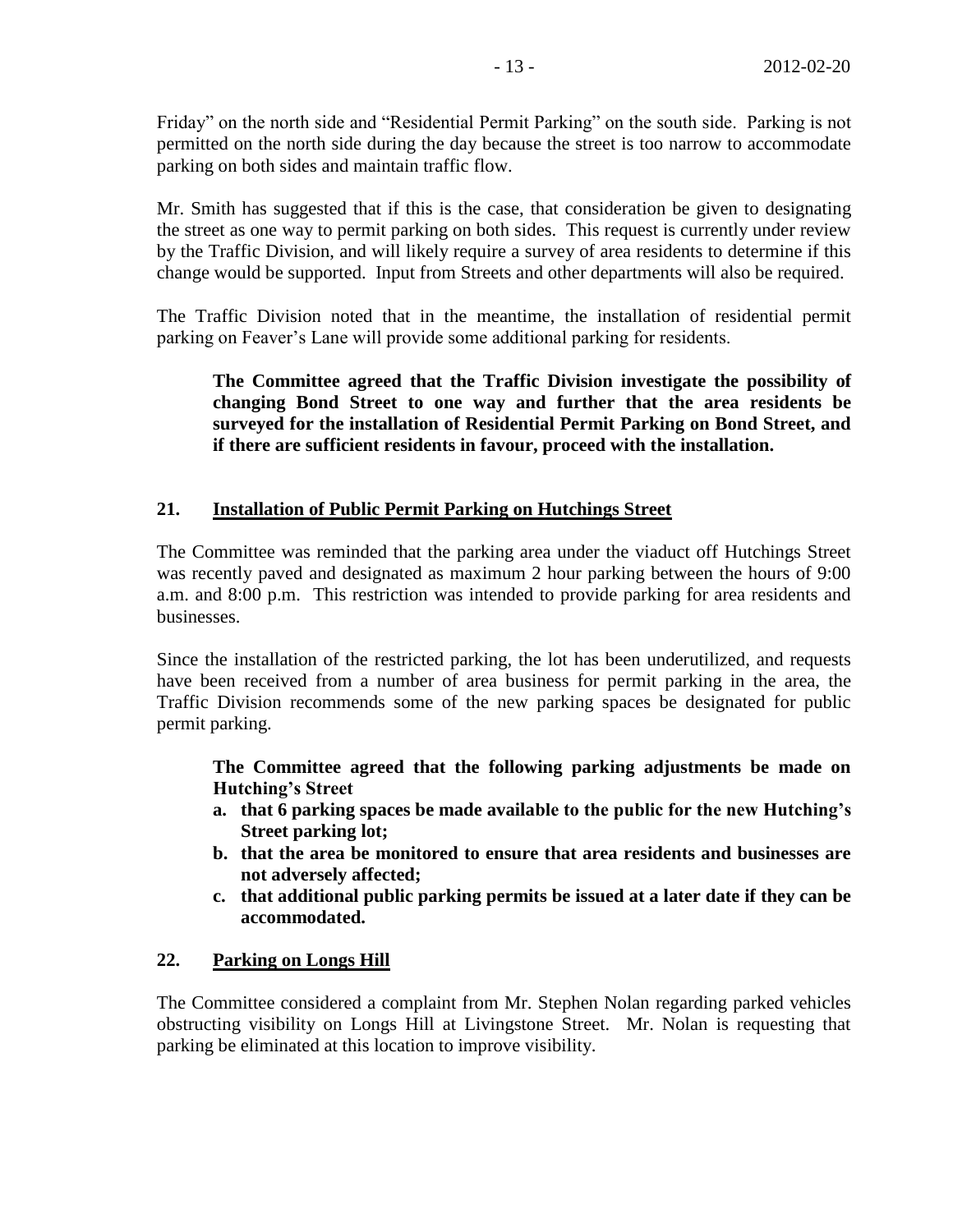The Traffic Division has investigated this issue previously and found that motorists must roll forward to view oncoming traffic at the intersection. This is no different than many other intersections in the downtown where parking is at a premium and the removal of parking spaces would have an impact on residents and businesses.

# **The Committee agreed that there be no changes to the parking arrangement currently in place on Longs Hill.**

# **23. Complaint about 15 minute parking on Southside Road**

The Traffic Division advised the Committee that an area resident has complained about the new 15 minute parking area recently approved for the front of Noseworthy's Grocery on Southside Road. The new restriction was to be in effect 24/7, but the area resident has requested that it be changed to store hours only.

**The Committee agreed that the 15 minute parking restriction on Southside Road adjacent to Noseworthy's Grocery be changed to 15 minute parking from 8:00 a.m. to 6:00 p.m., Monday to Saturday.** 

# **24. Request for Parking Restriction on Bay Bulls Road**

The Committee was advised that complaints have been received from residents regarding parked vehicles on Bay Bulls Road approaching Southside Road during church services at Corpus Christi. Residents are concerned that allowing vehicles to park on the curve of the road is a hazard and should not be permitted considering the amount of off-street parking available in the area.

Corpus Christi has a large parking lot on its property and they may also have access to the new parking lot recently installed at the newly renovated Corporate Tower Campus at the former convent.

Bay Bulls Road is only 8.5 m in this section, and as such, parked vehicles on the curve may force approaching vehicles out into the path of vehicles coming in the other direction.

# **The Committee agreed that a "No Parking Anytime" restriction be installed on the south/east side of Bay Bulls Road from Southside Road to Civic#1 Bay Bulls Road.**

# **25. Request for Parking Meters on Water Street for Terry Fox Monument**

The Committee considered a request from the Ports Authority that some short term parking be installed on Water Street East in the vicinity of their building to accommodate visitors to the Terry Fox Monument.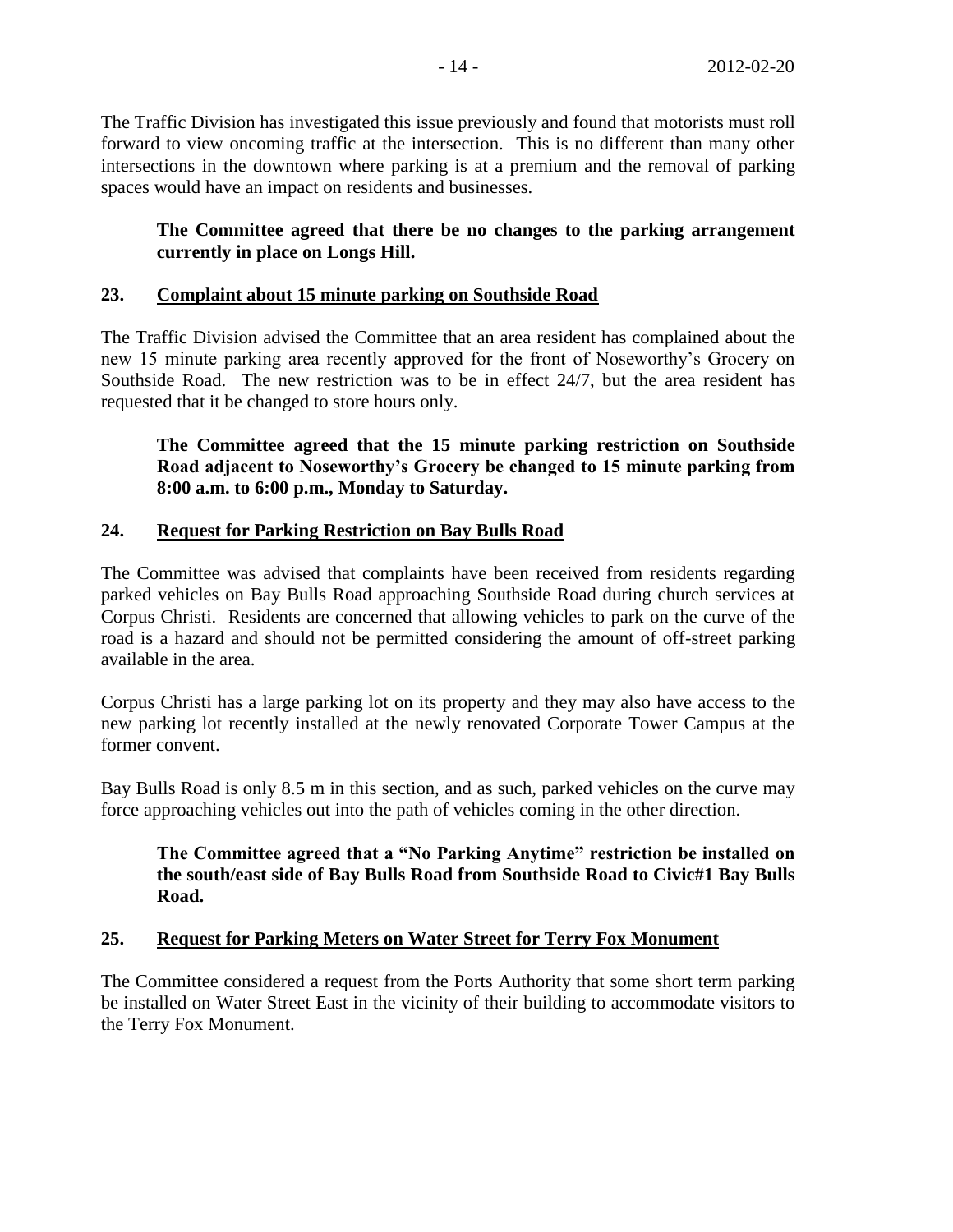The area is currently designed as public permit parking. While it is recommended that two of the spaces be converted to parking meters to accommodate visitors, the area will be monitored to determine if additional parking is required for buses.

# **The Committee agreed that two permit parking spaces on Water Street East adjacent to the Ports Authority be replaced with parking meters.**

# **26. Southside Road Parking**

A request from area resident Elaine Hann to allow perpendicular parking on Southside Road the same as is done on Craigmillar Avenue was considered.

The Traffic Division advised that the City does not allow perpendicular parking on Craigmillar Avenue, but it tolerates vehicles blocking the sidewalk when the sidewalk is blocked by snow such that it is not usable.

## **The Committee agreed that a request to permit perpendicular parking on Southside Road be denied.**

## **27. Maple View Place – No Parking Snow Route**

The Committee entertained a request from the Streets Department to designate Maple View Place as "No Parking – Snow Route"

The Streets Department feels that there is no reason why there can't be signage erected in this area as all residents have off-street parking and there is access to marked stalls for visitors.

At the end of this cul-de-sac there is a slipway for launching and exiting emergency rescue crafts in and out of the water. If there are vehicles parked on either side of this cul-de-sac, it will be impossible for City snow clearing equipment to maneuver around to do snow clearing operations.

# **The Committee agreed that Maple View Place be designated as "No Parking – Snow Route".**

## **28. Torbay Road Speed Signage**

It has come to the attention of the Traffic Division that the province has reduced the speed limit along Torbay Road from 60 km/h to 50 km/h with the completion of the bypass roadway and upgrading of Torbay Road to five lanes. Previous to this change the speed limit along Torbay Road increased from 50 km/h to 60 km/h just north of Stavanger Drive and remained at this limit through into the Town of Torbay.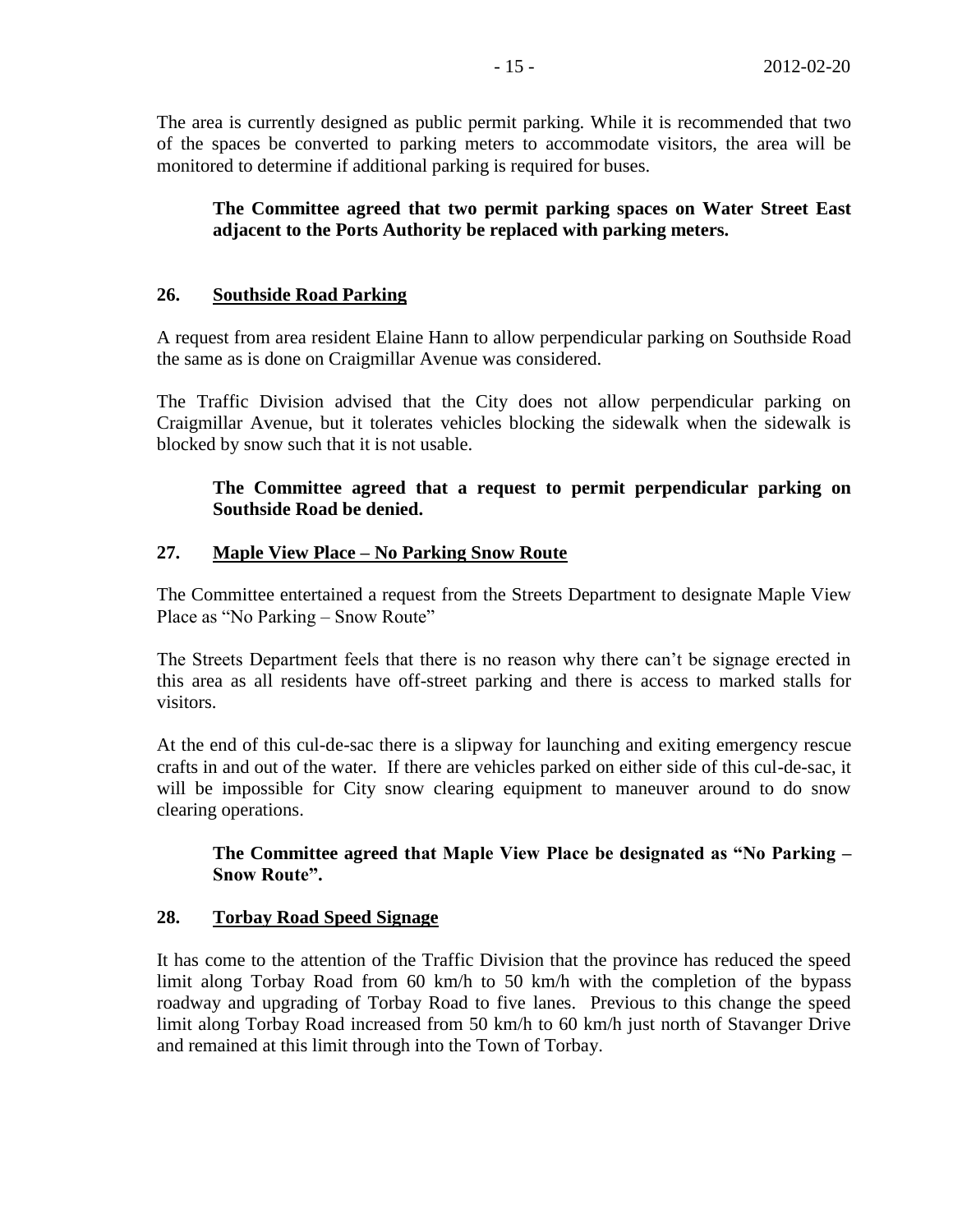As a result of the posted speed limit reduction by the Province, there currently exists a section along Torbay Road, within the City's boundary, where the posted speed increases from 50 km/h to 60 km/h followed shortly thereafter by a reduction back to 50 km/h. This section of roadway with an approximate length of 1.1 km, currently does not have the appropriate signage in place to notify motorists of the speed limit increase and subsequent decrease. Due to the short length of roadway and the proposed future development, it is suggested that this section of Torbay Road be designated with a continuous speed of 50 km/h.

**The Committee agreed that the posted speed limit along Torbay Road within the City's boundary be reduced to 50 km/h to correspond with the posted speed limit within the Torbay boundary.**

Councillor Gerry Colbert Chairperson

# **SJMC2012-02-20/112R**

# **It was moved by Councillor Colbert; seconded by Councillor Breen: That the Committee's recommendations be approved.**

Regarding Item # 7 – Councillor Hickman reiterated that he did not ask for an all-way stop, rather a stop sign added at the turn on Old Petty Harbour Road, allowing traffic turning off Bay Bulls Road to have the right of way without conflict from traffic coming down Old Petty Harbour Road. He noted he will wait until the new traffic signal is in operation before bringing the issue up again.

Regarding Item #28 – Councillor Hickman felt that Torbay Road is an important 5-lane arterial, should have consistent 60 km/hr speed limit from Stavanger Drive to the City limits.

Regarding Item #18 - Councillor Hanlon would like the situation discussed with representatives of the Marine Institute, the students union and the City, and asked that the matter be forwarded back to the Police and Traffic Committee for discussion.

# **The motion being put was carried with Councillor Hickman objecting to recommendation #28.**

# **Building Permits List**

# **SJMC2012-02-20/113R**

**It was decided on motion of Councillor Colbert; seconded by Councillor Hickman: That the recommendation of the Director of Building and Property Management with respect to the following Building Permits List be approved:**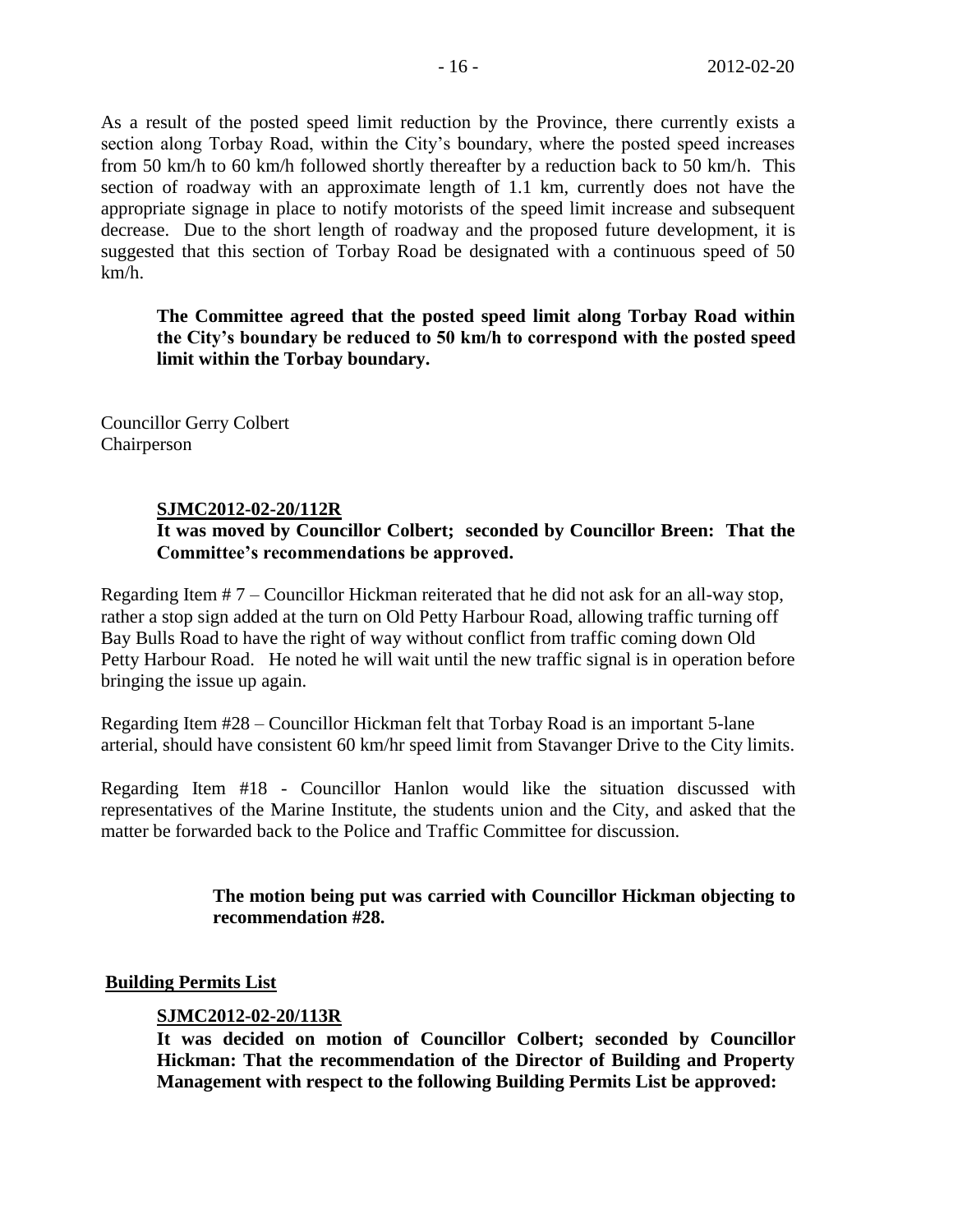Permits List

2012/02/15

#### **CLASS: COMMERCIAL**

FOOTWEAR SOLUTIONS 40 ABERDEEN AVE MS RETAIL STORE BOGART'S JEWELRY LTD 40 ABERDEEN AVE MS RETAIL STORE ISLAND FURNITURE ASSOCIATION 50 ABERDEEN AVE MS RETAIL STORE BALANCE REHABILITATION CLINIC 1 ANDERSON AVE ORTHOPEDIC SOL MS CLINIC BENNETT RESTAURANTS LIMITED 37 ANDERSON AVE MCDONALD'S MS EATING ESTABLISHMENT WALLACE ENTERPRISES 12 BAY BULLS RD TIM HORTONS MS EATING ESTABLISHMENT LOBLAWS PROPERTIES LIMITED 260 BLACKMARSH RD MS RETAIL STORE ELIZABETH PLAZA LIMITED 92 ELIZABETH AVE BODY QUEST MS SERVICE SHOP GOING MOBILE  $\overline{336}$  FRESHWATER RD  $\overline{MS}$  COMMUNICATIONS USE H & R BLOCK CANADA INC. 336 FRESHWATER RD MS OFFICE HEALTH GROUP ASSOCIATES INC. 179 HAMLYN RD IN MOTION MS CLUB JUMBO VIDEO 12-20 HIGHLAND DR MS RETAIL STORE THERAPEUTIC SERVICES LTD. 12-20 HIGHLAND DR MS CLINIC CAL LEGROW INSURANCE LIMITED 189 HIGGINS LINE MS OFFICE FIRST ST. JOHN'S DEVELOPMENTS 41 KELSEY DR MOORE'S MS RETAIL STORE G.B.S. COMMUNICATIONS INC. 55B KELSEY DR TELUS MOBILITY MS COMMUNICATIONS USE MCDONALD'S RESTAURANTS OF 54 KENMOUNT RD MS EATING ESTABLISHMENT PRINCIPAL HOLDINGS LIMITED 220 KENMOUNT RD PENNEY MAZDA MS CAR SALES LOT CARLSON WAGONLIT TRAVEL 33 KENMOUNT RD MS OFFICE WENDY'S RESTAURANTS OF CANADA 35 KENMOUNT RD MS EATING ESTABLISHMENT AT HOME FURNISHING 193 KENMOUNT RD MS RETAIL STORE PENNEY KIA INC. 497 KENMOUNT RD MS CAR SALES LOT ATLANTIC AUTO SALES 515 KENMOUNT RD MS CAR SALES LOT LOBLAWS PROPERTIES LIMITED 20 LAKE AVE MINIMUM MS RETAIL STORE BENNETT RESTAURANTS LIMITED 345-349 MAIN RD MCDONALD'S MS EATING ESTABLISHMENT O'DRISCOLL RESTAURANTS INC. 446 NEWFOUNDLAND DR MR. SUB MS EATING ESTABLISHMENT PIZZA EXPERTS 446 NEWFOUNDLAND DR MS RESTAURANT BUDDY'S FISH & CHIPS LTD. 445 NEWFOUNDLAND DR MS RESTAURANT BUDDY'S FISH & CHIPS LTD. 445 NEWFOUNDLAND DR MS RESTAURANT PETER'S PIZZA #1 22 O'LEARY AVE MS RESTAURANT CREATIVE BRICK AND TILE 78 O'LEARY AVE MS RETAIL STORE DONOVAN HOLDINGS LTD. 37 O'LEARY AVE WHOLESALE CLUB MS RETAIL STORE I T B PROMOTIONS INC. 37 O'LEARY AVE GAME ON GEAR MS OFFICE EASTERN PROPANE 29-31 PIPPY PL MS OFFICE KENNY ENTERPRISES LIMITED 40 AIRPORT HEIGHTS DR MS CONVENIENCE STORE STATE OF MIND **279 PORTUGAL COVE RD** MS RETAIL STORE TIM DONUT LIMITED 30 ROPEWALK LANE MS EATING ESTABLISHMENT<br>
LAHEY HOLDINGS LIMITED 117 ROPEWALK LANE ADS LTD MS OFFICE ROPEWALK FOODS INC. 117 ROPEWALK LANE MR. SUB MS EATING ESTABLISHMENT MCDONALD'S RESTAURANTS OF 14 STAVANGER DR MS EATING ESTABLISHMENT FUTURE SHOP 20 STAVANGER DR MS RETAIL STORE HAIR CONNECTION INC. 386 STAVANGER DR MS SERVICE SHOP STAVANGER TORBAY PROPERTY 3 STAVANGER DR PET SMART MS RETAIL STORE DRAPES ETC. LTD. 15 STAVANGER DR MS RETAIL STORE CREATIVE BRICK AND TILE 25 STAVANGER DR MS RETAIL STORE HENRY'S A DIVISION OF CRANBROO 15-27 STAVANGER DR MS RETAIL STORE MCDONALD'S RESTAURANTS OF 506 TOPSAIL RD MS EATING ESTABLISHMENT MCDONALD'S RESTAURANTS OF 506 TOPSAIL RD MS EATING ESTABLISHMENT 10475 NFLD LTD. 644 TOPSAIL RD MS CLUB NEW WORLD FITNESS 644 TOPSAIL RD MS CLUB DISCOVER MUSIC SCHOOL LIMITED 644 TOPSAIL RD MS COMMERCIAL SCHOOL RED ROCK GRILL 686 TOPSAIL RD MS RESTAURANT CHES'S SNACKS LIMITED 655 TOPSAIL RD 650 MS RESTAURANT MCDONALD'S RESTAURANTS OF 248 TORBAY RD MS EATING ESTABLISHMENT

117 ROPEWALK LANE ADS LTD MS OFFICE TORBAY FUN FOODS LTD. 286 TORBAY RD JUNGLE JIMS MS RESTAURANT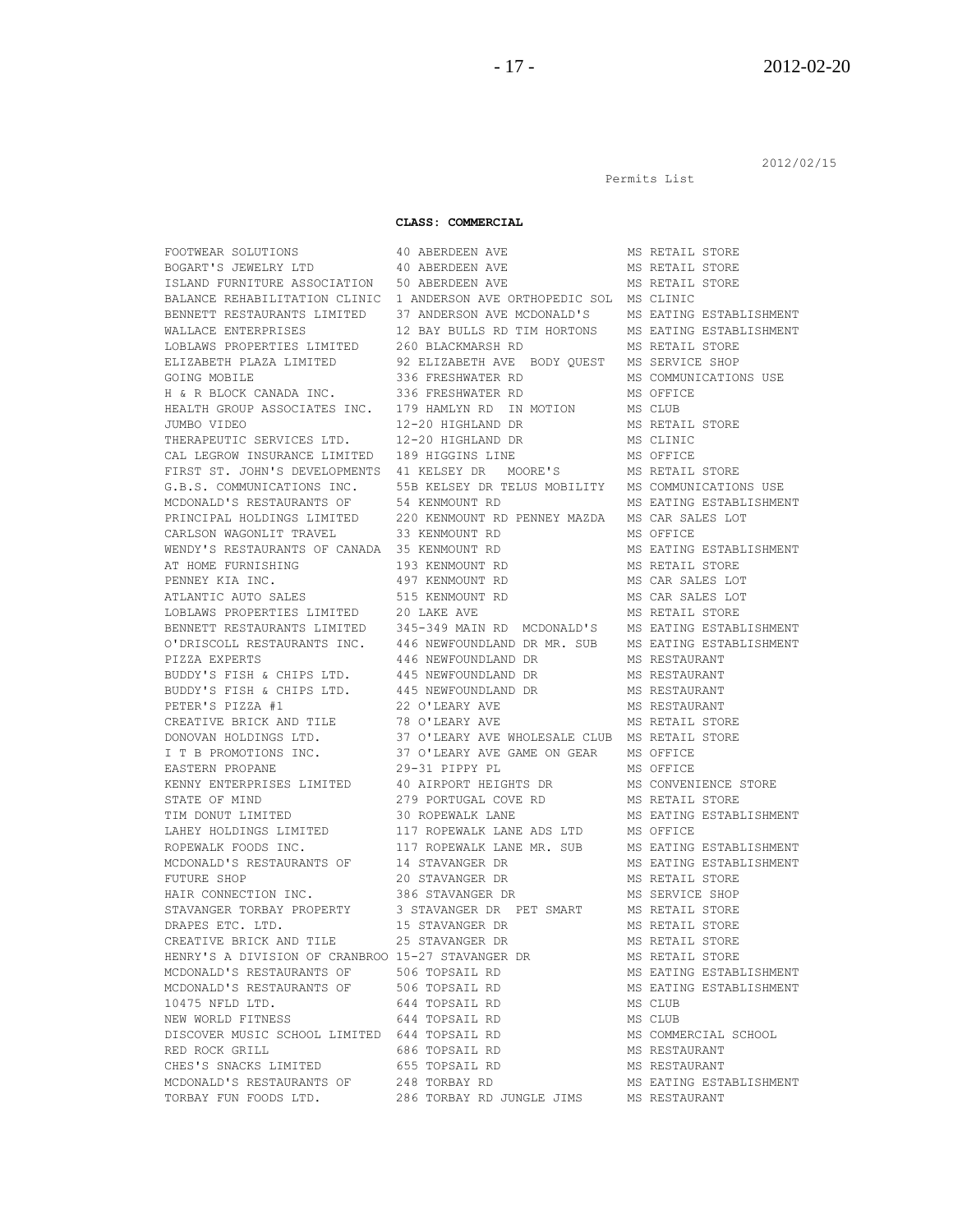THE MATTRESS STORE LTD. 286 TORBAY RD MS RETAIL STORE COBBLESTONE VENTURES INC. 320 TORBAY RD GRUMPY STUMP MS TAVERN BRITON HOLDINGS INC. 320 TORBAY RD RUSTLER'S MS RESTAURANT HAWKNO HOLDINGS LIMITED 320 TORBAY RD WENDY'S MS EATING ESTABLISHMENT CAMDYN TANNING INC. 320 TORBAY RD COCONUT ISLAND MS SERVICE SHOP ECOLE PRESCHOLAIRE MES AMIS 436 TORBAY RD MS NURSERY SCHOOL BROWNE'S AUTO SUPPLIES LTD. 464 TORBAY RD MS RETAIL STORE BOURNES ESSO SERVICE LTD. 660 TORBAY RD MS SERVICE STATION RONA 710 TORBAY RD RONA MS RETAIL STORE TROPICAL AND MARINE PETS INC. 611 TORBAY RD MS RETAIL STORE BELL ALIANT 8 CHEROKEE DR NC COMMUNICATIONS USE BELL ALIANT 1 ESCASONI PL NC COMMUNICATIONS USE BELL ALIANT 49 GLOUCESTER ST NC COMMUNICATIONS USE BELL ALIANT 35 HUNT'S LANE NC COMMUNICATIONS USE BELL ALIANT **18 KENT PLACE** NC COMMUNICATIONS USE BELL ALIANT 3 LARCH PL NC COMMUNICATIONS USE BELL ALIANT 36 MCGRATH PL E NC COMMUNICATIONS USE BELL ALIANT 25 MCNIVEN PL NC COMMUNICATIONS USE BELL ALIANT 38 MOUNT CASHEL RD NC COMMUNICATIONS USE BELL ALIANT 19 NAVAJO PL NC COMMUNICATIONS USE BELL ALIANT 19 PARLIAMENT ST NC COMMUNICATIONS USE BELL ALIANT 130 AIRPORT HEIGHTS DR NC COMMUNICATIONS USE BELL ALIANT 352 AIRPORT HEIGHTS DR NC COMMUNICATIONS USE BELL ALIANT 18 RHODORA ST NC COMMUNICATIONS USE SOUTHWEST PROPERTIES 215 WATER ST, SUITE 304 & 305 RN OFFICE HICKMAN MOTORS OLD PENNYWELL ROAD SW CAR SALES LOT WING-N-IT ENTERPRISES 394 KENMOUNT RD CR RESTAURANT EASY HOME 466 TOPSAIL RD, EASY HOME CR RETAIL STORE NORTH ATLANTIC ZIPLINES PETTY HARBOUR RD @ CROCKERS RD NC PLACE OF AMUSEMENT IDX DESIGN & COM 56 KENMOUNT RD BOUCLAIR HOME RN RETAIL STORE APM CONSTRUCTION SERVICES 10 MESSENGER DR - KENT NC RETAIL STORE TRINAV PROPERTIES INC. 197 MAJOR'S PATH NC OFFICE

**CLASS: INDUSTRIAL**

THIS WEEK \$ ... 00

THIS WEEK \$ 6,173,527.00

**CLASS: GOVERNMENT/INSTITUTIONAL**

THIS WEEK \$ .00

#### **CLASS: RESIDENTIAL**

GERARD FITZPATRICK 67 CAMPBELL AVE NO SEMI-DETACHED DWELLING KYLE CONSTRUCTION 75 CHEYNE DR NC FENCE PRO-TECH CONSTRUCTION LTD. 7 GLEN ABBEY ST, LOT 180 NC SINGLE DETACHED DWELLING FAIRVIEW INVESTMENTS LIMITED 147 GREAT EASTERN AVE- LOT 128 NC SINGLE DETACHED DWELLING CARDINAL HOMES LIMITED 69 ROTARY DR - LOT 112 NC SINGLE DETACHED & SUB.APT  ${\tt STEVEN}$   ${\tt SEARS}$   ${\tt A0}$   ${\tt ROYAL}$   ${\tt OAK}$   ${\tt DR}$   ${\tt NCACESSORY}$   ${\tt BULDING}$ MELANY OTIS  $75$  DELLA DR CO HOME OCCUPATION 10636 NFLD. INC. 133 CABOT ST CR SUBSIDIARY APARTMENT CHRISTOPHER DEREK QUINLAN AND 25 GEORGINA ST CR SINGLE DETACHED DWELLING BRUCE QUILTY 12 MARSLAND PL CR SUBSIDIARY APARTMENT LEE NOSEWORTHY 62 PETITE FORTE DR, LOT 348 CR SUBSIDIARY APARTMENT NELSON STOKES 50 ROCHE ST EX SINGLE DETACHED DWELLING BALNAFAD CO. LTD 57 CAPE PINE ST - LOT 27 RN SINGLE DETACHED DWELLING MACINTYRE HOMES & RENOVATIONS 100 CHEESEMAN DR RN SINGLE DETACHED DWELLING KMK PROPERTIES 100 ELIZABETH AVE, UNIT 304 RN CONDOMINIUM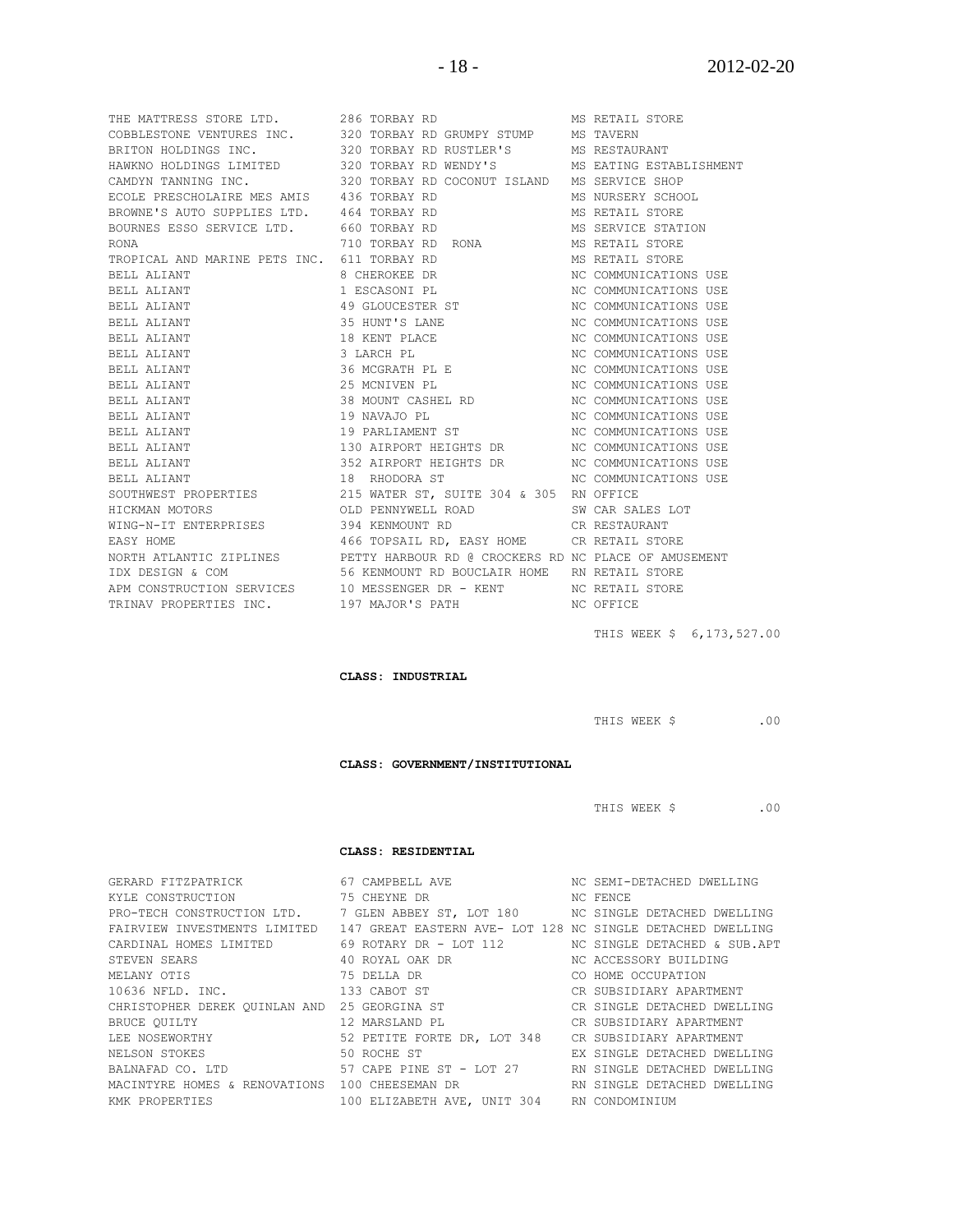THIS WEEK \$ 1,395,400.00

#### **CLASS: DEMOLITION**

| BRIDGET SHORTALL          | 112 OLD PETTY HARBOUR RD | DM SINGLE DETACHED DWELLING |
|---------------------------|--------------------------|-----------------------------|
| PINNACLE ENGINEERING LTD. | 385 BLACKMARSH RD        | DM MIXED USE                |

THIS WEEK \$ 18,500.00

THIS WEEK''S TOTAL: \$ 7,587,427.00

REPAIR PERMITS ISSUED: 2012/02/09 TO 2012/02/15 \$ 20,000.00

#### LEGEND

|     | CO CHANGE OF OCCUPANCY  | SN  | STGN                    |
|-----|-------------------------|-----|-------------------------|
|     | CR CHNG OF OCC/RENOVTNS | МS  | MOBILE SIGN             |
|     | EX EXTENSION            |     | CC CHIMNEY CONSTRUCTION |
|     | NC NEW CONSTRUCTION     | CD. | CHIMNEY DEMOLITION      |
| OC. | OCCUPANT CHANGE         | DV. | DEVELOPMENT FILE        |
| RN  | RENOVATIONS             | WS  | <b>WOODSTOVE</b>        |
| SW  | STTE WORK               | DM. | DEMOLITION              |
|     | TI TENANT IMPROVEMENTS  |     |                         |
|     |                         |     |                         |

#### **Payrolls and Accounts**

#### **SJMC2012-02-20/114R**

**It was decided on motion of Councillor Colbert; seconded by Councillor Hickman: That the following Payrolls and Accounts for the week ending February 16, 2012 be approved:** 

> **Weekly Payment Vouchers For The Week Ending February 16, 2012**

| <b>Payroll</b>           |              |            |
|--------------------------|--------------|------------|
| Public Works             | -SS          | 460,710.70 |
| Bi-Weekly Administration | <sup>S</sup> | 820,417.44 |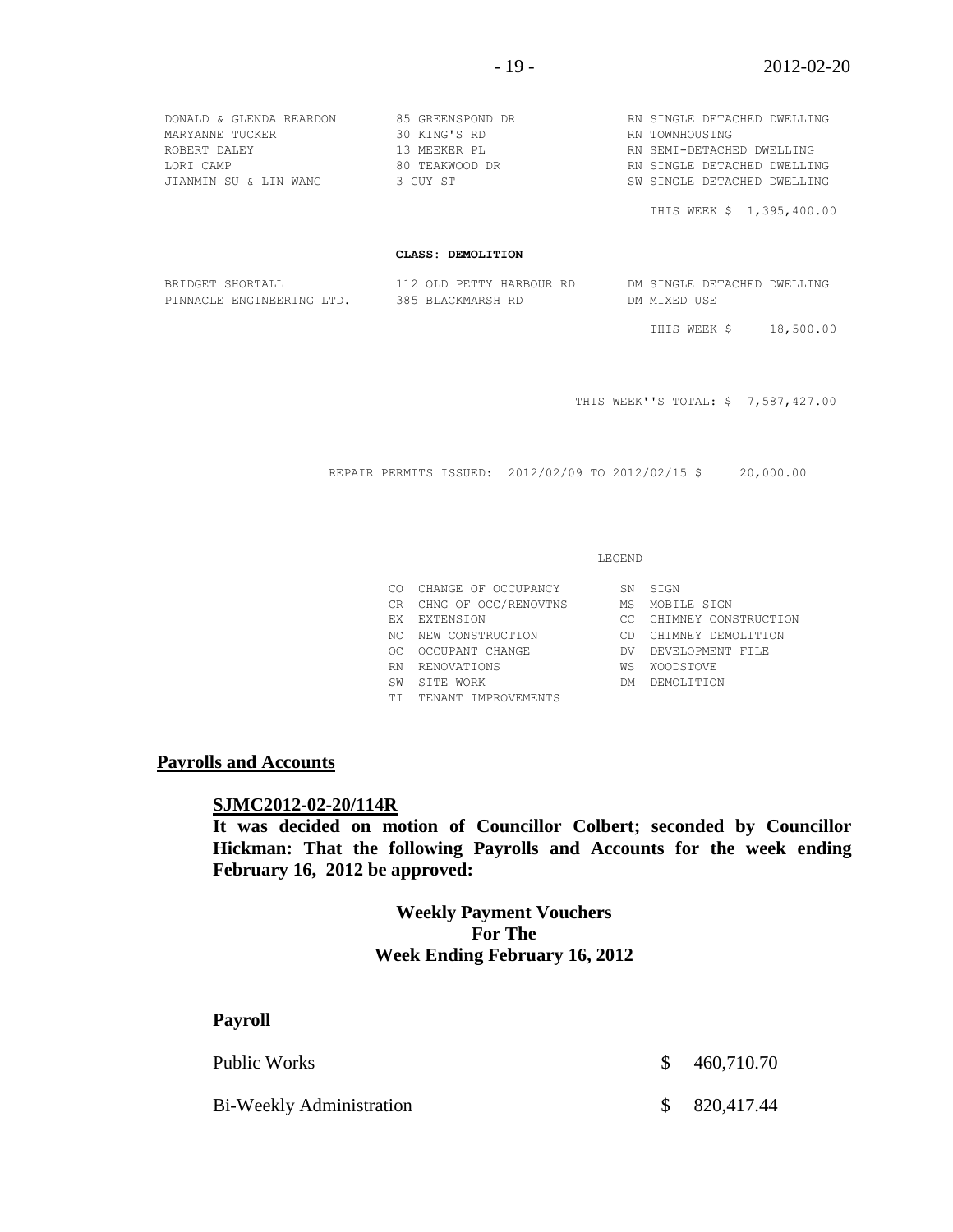| <b>Bi-Weekly Management</b><br><b>Bi-Weekly Fire Department</b> | 697,893.83<br>\$<br>559,286.45 |  |
|-----------------------------------------------------------------|--------------------------------|--|
| <b>Accounts Payable</b>                                         | \$3,106,499.15                 |  |
| <b>Total:</b>                                                   | \$5,644,807.57                 |  |

# **Tenders**

- a. Tender Roll Off Truck Service
- b. Tender Metrobus Furniture Casegoods and Tables
- c. Tender Metrobus Furniture Seating
- d. Tender Metrobus Furniture Systems Furniture Demountable Partitions and Walls, and System Storage

## **SJMC2012-02-20/115R**

**It was moved by Councillor Colbert; seconded by Councillor Hickman: That the recommendations of the Director of Finance and City Treasurer and the Director of Building and Property Management be approved and the tenders awarded as follows:**

- **a. Newfound Disposal @ \$27,923.00 (taxes not included)**
- **b. Superior Office Interiors @ \$138,933.00 which includes HST**
- **c. Superior Office Interiors @ \$100,825.50 which includes HST**
- **d. Superior Office Interiors @\$226,904.00 which includes HST**

## **Snow Clearing Report**

Council considered as information the Snow Clearing Report for the period January 1 to

February 17, 2012.

# **Application to Rezone Property for a Proposed Residential Subdivision Stavanger Drive (Ward 1) – Applicant: Cabot Development Corporation**

Council considered a memorandum dated February 20, 2012 from the Director of Planning regarding the above noted.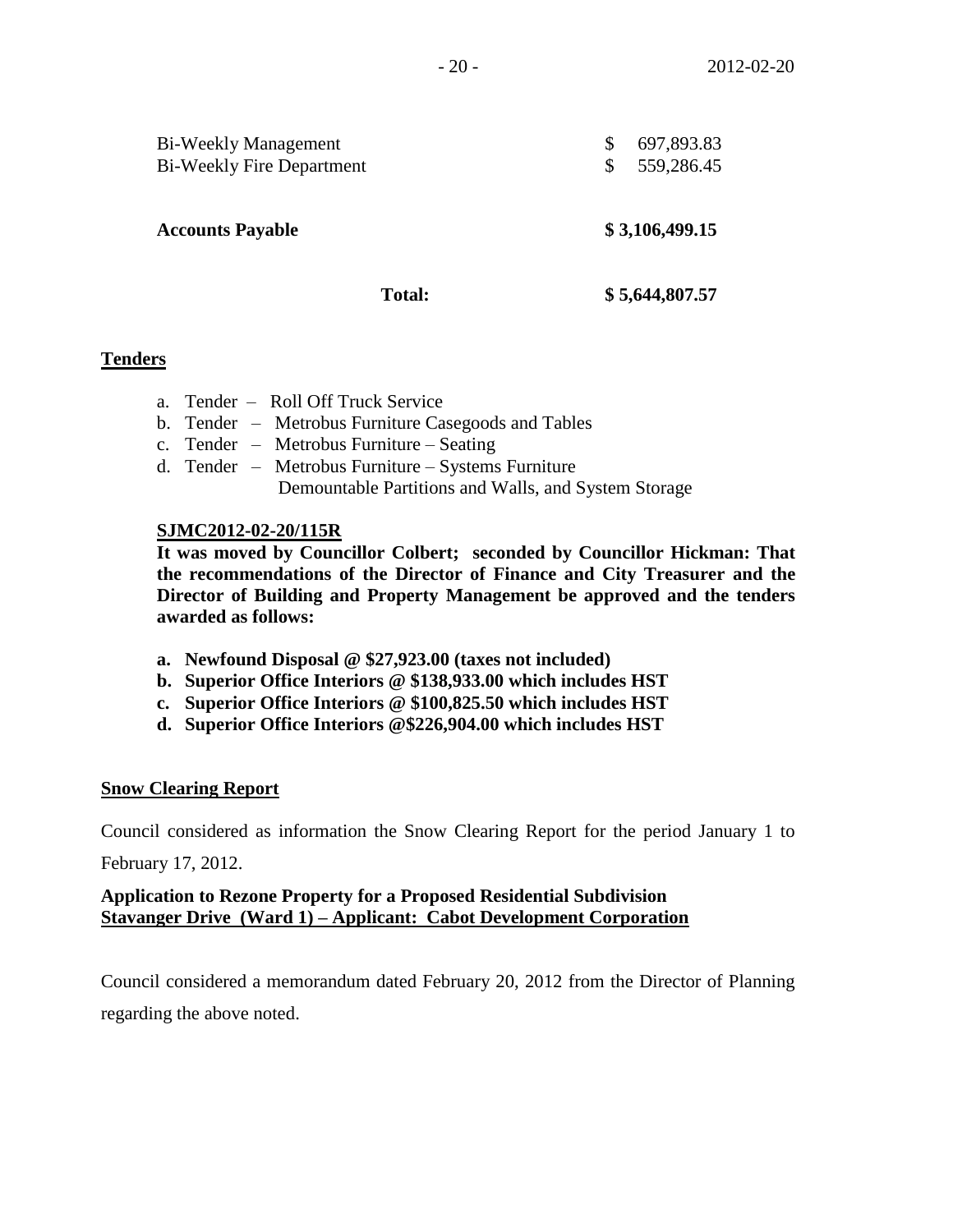#### **SJMC2012-02-20/116R**

**It was moved by Councillor Colbert; seconded by Councillor Breen: That the following Resolutions for St. John's Municipal Plan Amendment Number 100, 2011 and St. John's Development Regulations Amendment Number 526, 2011 be adopted:**

# **RESOLUTION ST. JOHN'S MUNICIPAL PLAN AMENDMENT NUMBER 100, 2011**

**WHEREAS** the City of St. John's wishes to allow a residential subdivision with an associated buffer on property located on the south side of Stavanger Drive, east of Aberdeen Avenue.

**BE IT THEREFORE RESOLVED** that the City of St. John's hereby adopts the following map amendments to the St. John's Municipal Plan in accordance with the provisions of the Urban and Rural Planning Act.

**Redesignate land on the south side of Stavanger Drive, east of Aberdeen Avenue, from the Commercial General Land Use District to the Residential Low Density Land Use District and the Open Space Land Use District as shown on Map III-IA attached.**

**BE IT FURTHER RESOLVED** that the City of St. John's requests the Minister of Municipal Affairs to register the proposed amendment in accordance with the requirements of the Urban and Rural Planning Act, 2000.

**IN WITNESS THEREOF** the Seal of the City of St. John's has been hereunto affixed and this Resolution has been signed by the Mayor and the City Clerk on behalf of Council this 20th day of February, 2012.

**Mayor**

I hereby certify that this Amendment has been prepared in accordance with the Urban and Rural Planning Act, 2000.

**City Clerk**

**Provincial Registration**

**\_\_\_\_\_\_\_\_\_\_\_\_\_\_\_\_\_\_\_\_\_\_\_\_\_\_\_\_\_\_**

**\_\_\_\_\_\_\_\_\_\_\_\_\_\_\_\_\_\_\_\_\_\_\_\_\_\_\_\_\_\_** 

\_\_\_\_\_\_\_\_\_\_\_\_\_\_\_\_\_\_\_\_\_\_\_\_\_\_\_\_\_\_\_\_\_\_\_\_\_\_\_\_\_\_\_\_\_\_\_\_\_\_\_ **MCIP**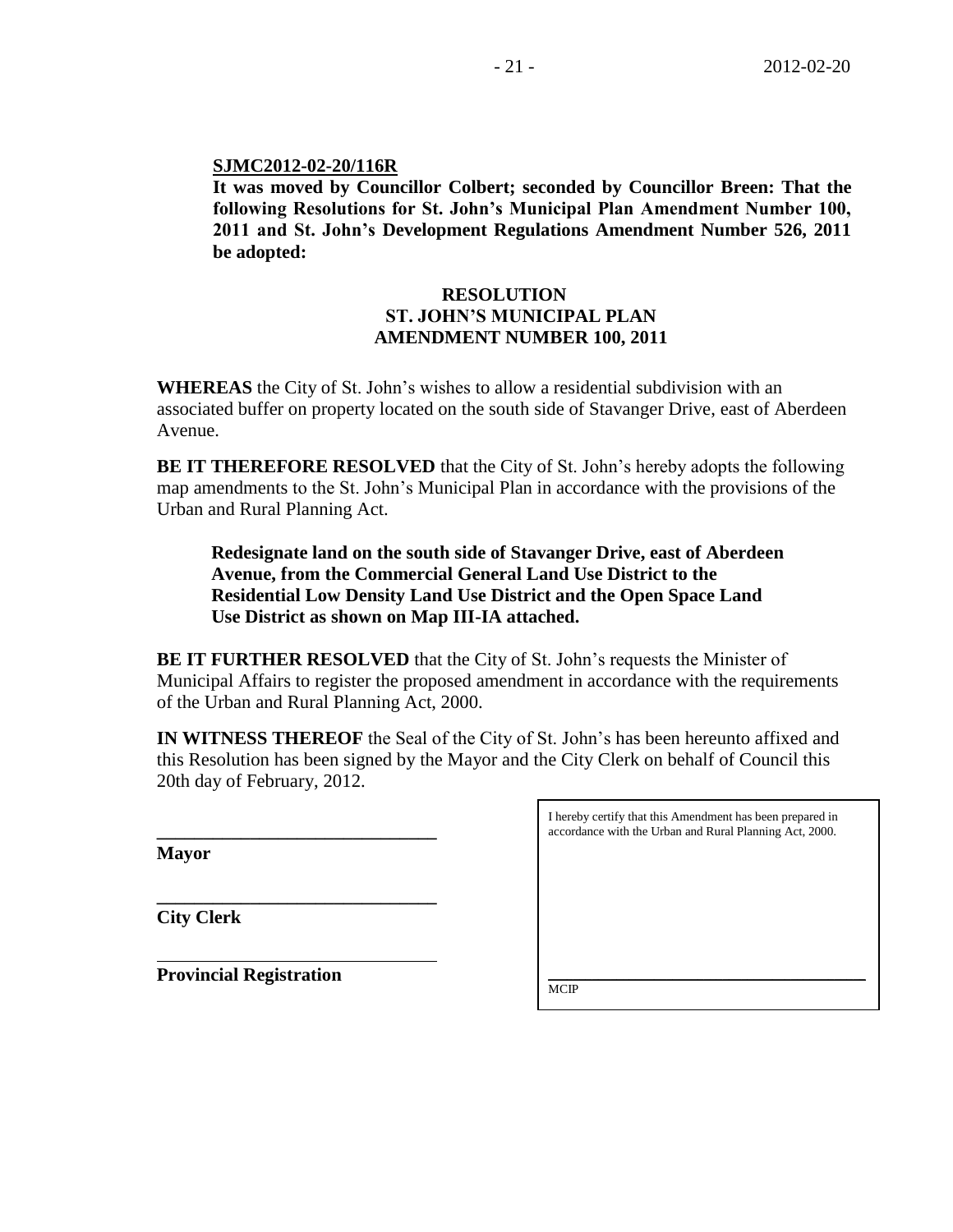| RLD <sub>3</sub><br>Here<br>Here<br>Here<br>Here<br><b>RHD</b><br>$\circ$<br>CG<br>CG                                                                                                                                                                                                     | SHORTALL STREET<br>₫GRLD,<br><b>COULTAS</b><br><b>RMD</b><br><b>RLD</b><br>Fox course from<br><b>RMD</b><br><b>RLD</b><br><b>SC</b><br><b>RMD</b><br><b>STAVANGER DRIVE</b><br>Ο              |
|-------------------------------------------------------------------------------------------------------------------------------------------------------------------------------------------------------------------------------------------------------------------------------------------|-----------------------------------------------------------------------------------------------------------------------------------------------------------------------------------------------|
| RtĐ                                                                                                                                                                                                                                                                                       | $\circ$<br><b>RLD</b><br><b>RLD</b><br>SOT. CRAIG GILLAM AVE<br>OAKLEY PLACE<br><b>RLD</b><br>RID                                                                                             |
| <b>CITY OF ST. JOHN'S</b><br><b>MUNICIPAL PLAN</b><br><b>Amendment No. 100, 2011</b><br>[Map III-1A]<br>AREA PROPOSED TO BE REDESIGNATED FROM<br>COMMERCIAL GENERAL (CG) LAND USE DISTRICT TO<br>RESIDENTIAL LOW DENSITY (RLD) LAND USE DISTRICT<br>AREA PROPOSED TO BE REDESIGNATED FROM | 2011 10 19 SCALE: 1:3000<br>CITY OF ST. JOHN'S<br>DEPARTMENT OF PLANNING<br>I hereby certify that this amendment<br>has been prepared in accordance with the<br>Urban and Rural Planning Act. |
| COMMERCIAL GENERAL (CG) LAND USE DISTRICT<br>TO OPEN SPACE (O) LAND USE DISTRICT<br><b>STAVANGER DRIVE - SOUTH SIDE</b>                                                                                                                                                                   |                                                                                                                                                                                               |
|                                                                                                                                                                                                                                                                                           | M.C.I.P. signature and seal                                                                                                                                                                   |
| <b>Mayor</b>                                                                                                                                                                                                                                                                              |                                                                                                                                                                                               |
| <b>City Clerk</b>                                                                                                                                                                                                                                                                         |                                                                                                                                                                                               |
| <b>Council Adoption</b>                                                                                                                                                                                                                                                                   | <b>Provincial Registration</b>                                                                                                                                                                |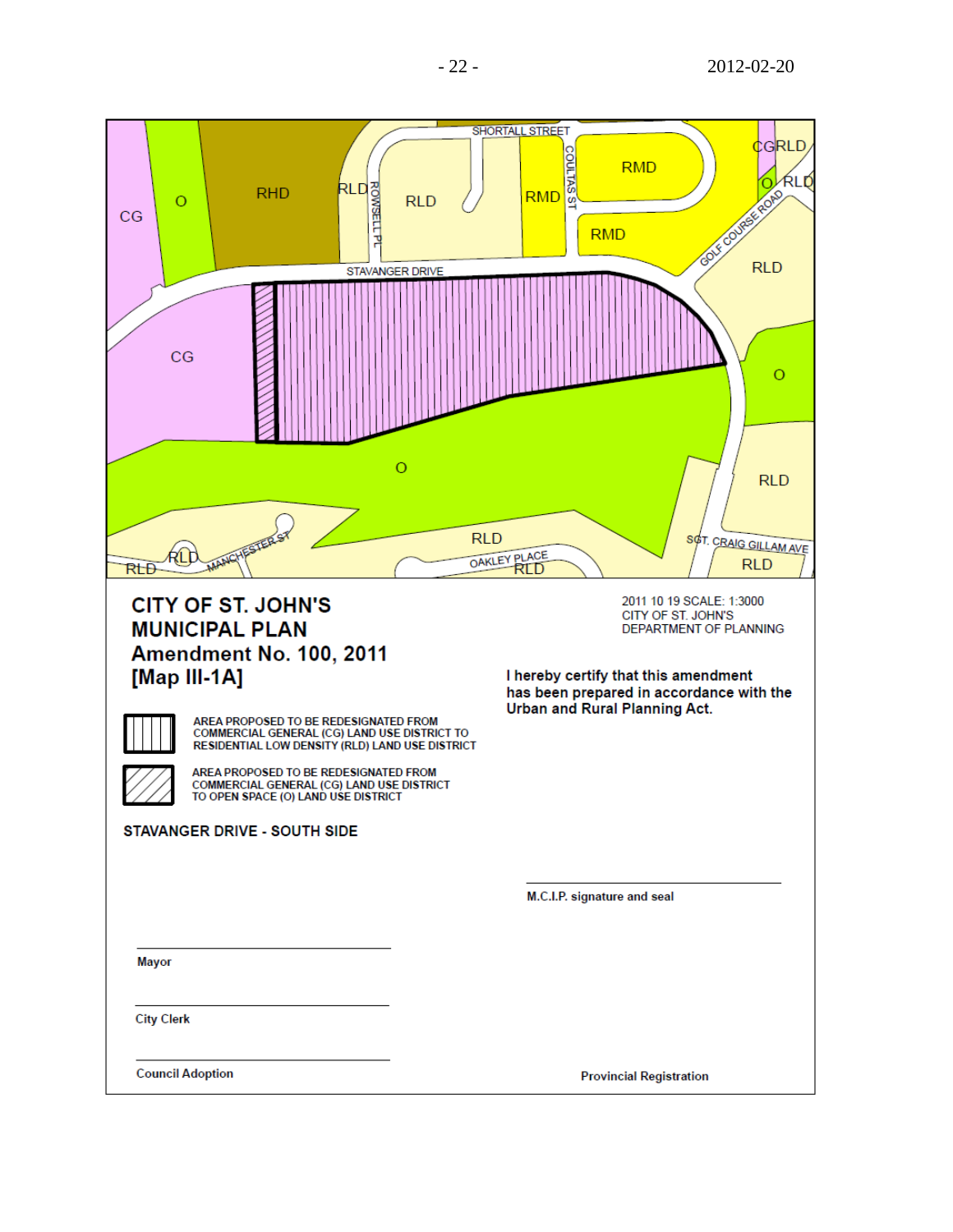#### **RESOLUTION ST. JOHN'S DEVELOPMENT REGULATIONS AMENDMENT NUMBER 526, 2011**

**WHEREAS** the City of St. John's wishes to allow a residential subdivision with an associated buffer on property located on the south side of Stavanger Drive, east of Aberdeen Avenue.

**BE IT THEREFORE RESOLVED** that the City of St. John's hereby adopts the following map amendments to the St. John's Development Regulations in accordance with the provisions of the Urban and Rural Planning Act.

**Rezone land on the south side of Stavanger Drive, east of Aberdeen Avenue, from the Commercial Regional (CR) Zone to the Residential Low Density (R1) Zone and the Open Space (O) Zone as shown on Map Z-1A attached.**

**BE IT FURTHER RESOLVED** that the City of St. John's requests the Minister of Municipal Affairs to register the proposed amendment in accordance with the requirements of the Urban and Rural Planning Act, 2000.

**IN WITNESS THEREOF** the Seal of the City of St. John's has been hereunto affixed and this Resolution has been signed by the Mayor and the City Clerk on behalf of Council this  $20^{th}$  day of February, 2012.

**Mayor**

**City Clerk**

**Provincial Registration**

**\_\_\_\_\_\_\_\_\_\_\_\_\_\_\_\_\_\_\_\_\_\_\_\_\_\_\_\_\_\_**

**\_\_\_\_\_\_\_\_\_\_\_\_\_\_\_\_\_\_\_\_\_\_\_\_\_\_\_\_\_\_** 

I hereby certify that this Amendment has been prepared in accordance with the Urban and Rural Planning Act, 2000. \_\_\_\_\_\_\_\_\_\_\_\_\_\_\_\_\_\_\_\_\_\_\_\_\_\_\_\_\_\_\_\_\_\_\_\_\_\_\_\_\_\_\_\_\_\_\_\_\_\_\_ **MCIP**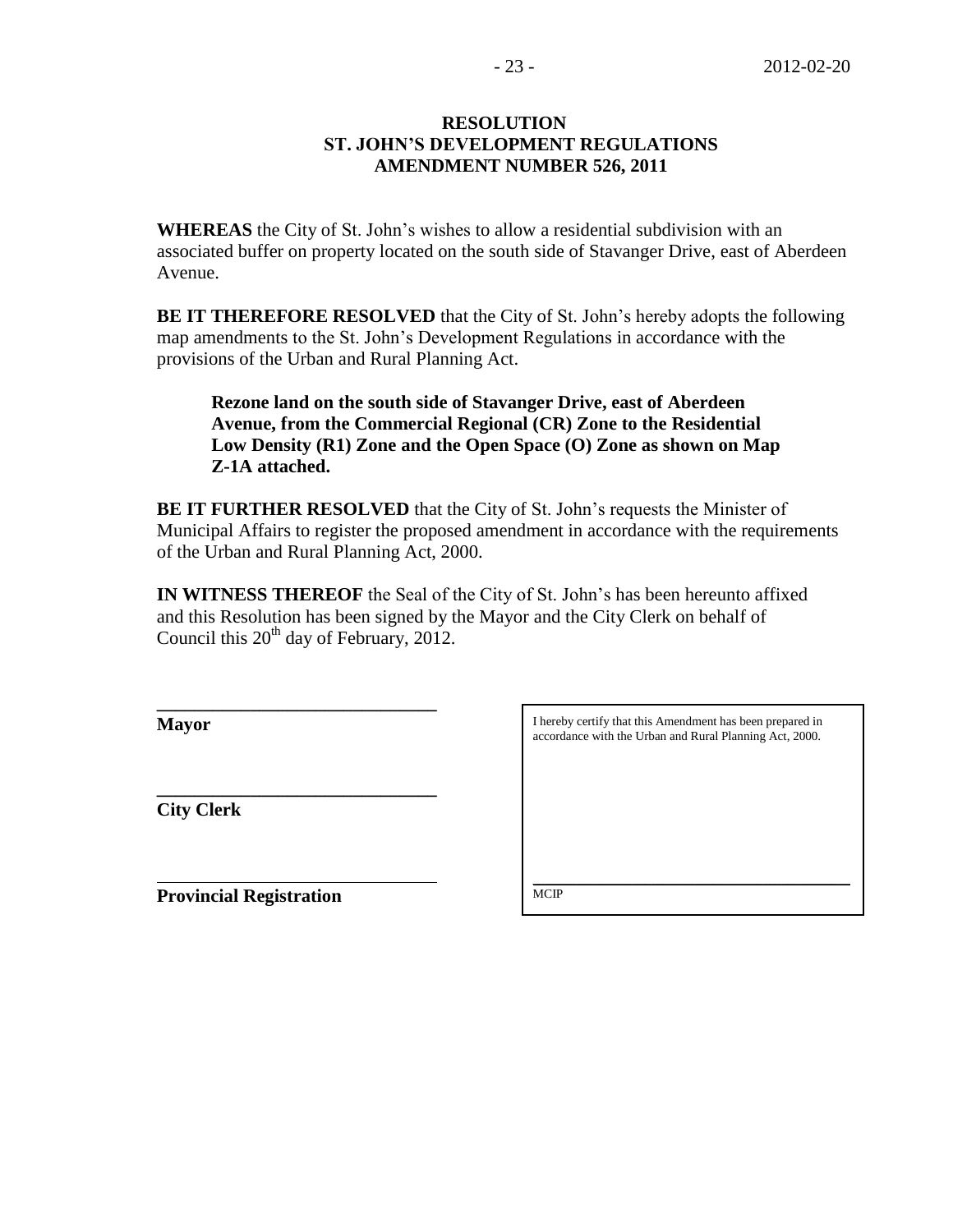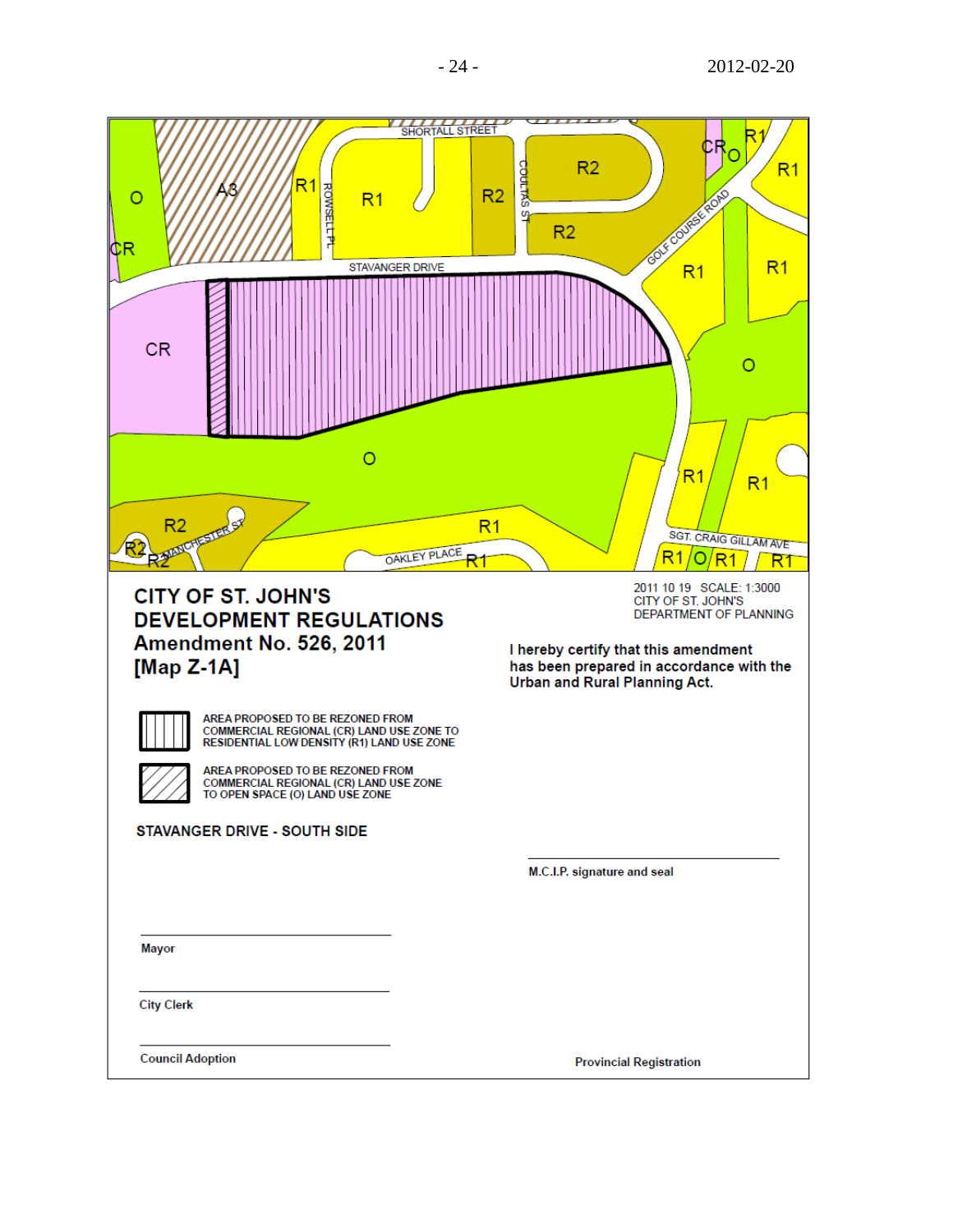#### **The motion being put was unanimously carried.**

#### **Affordable Housing – Putting a Face on a Pressing Issue**

Deputy Mayor Duff tabled a press release regarding the Mayor's Advisory Committee on Affordable Housing putting a face to the issue of affordable housing in the City. The committee developed three posters each representing a different housing story from local residents. In February the posters will be distributed throughout St. John's to give a face, name and voice to the issue of affordable housing.

#### **Councillor Collins**

Councilor Collins thanked the Goulds Lions Club for providing a new ambulance as well as funding towards the warm room and pavement at the Goulds Arena.

Councillor Collins thanked Pat Clarke and Brian Head for their efforts towards the construction of the new West End Dog Park. Councillor Collins indicated that wire mesh should be installed to protect the trees.

Councillor Collins advised that a public meeting will take place on Thursday, February 23, 2012 at St. John's City Hall at 7:00 p.m. regarding the application from Seanic Canada Inc. to rezone land located between Old Petty Harbour Road, Dorsey's Lane and Carondale Drive from the Residential Low Density (R1) Zone to the Apartment Special (AA) Zone, to permit the development of a three (3) storey, sixty-nine (69) room seniors' assisted living residence.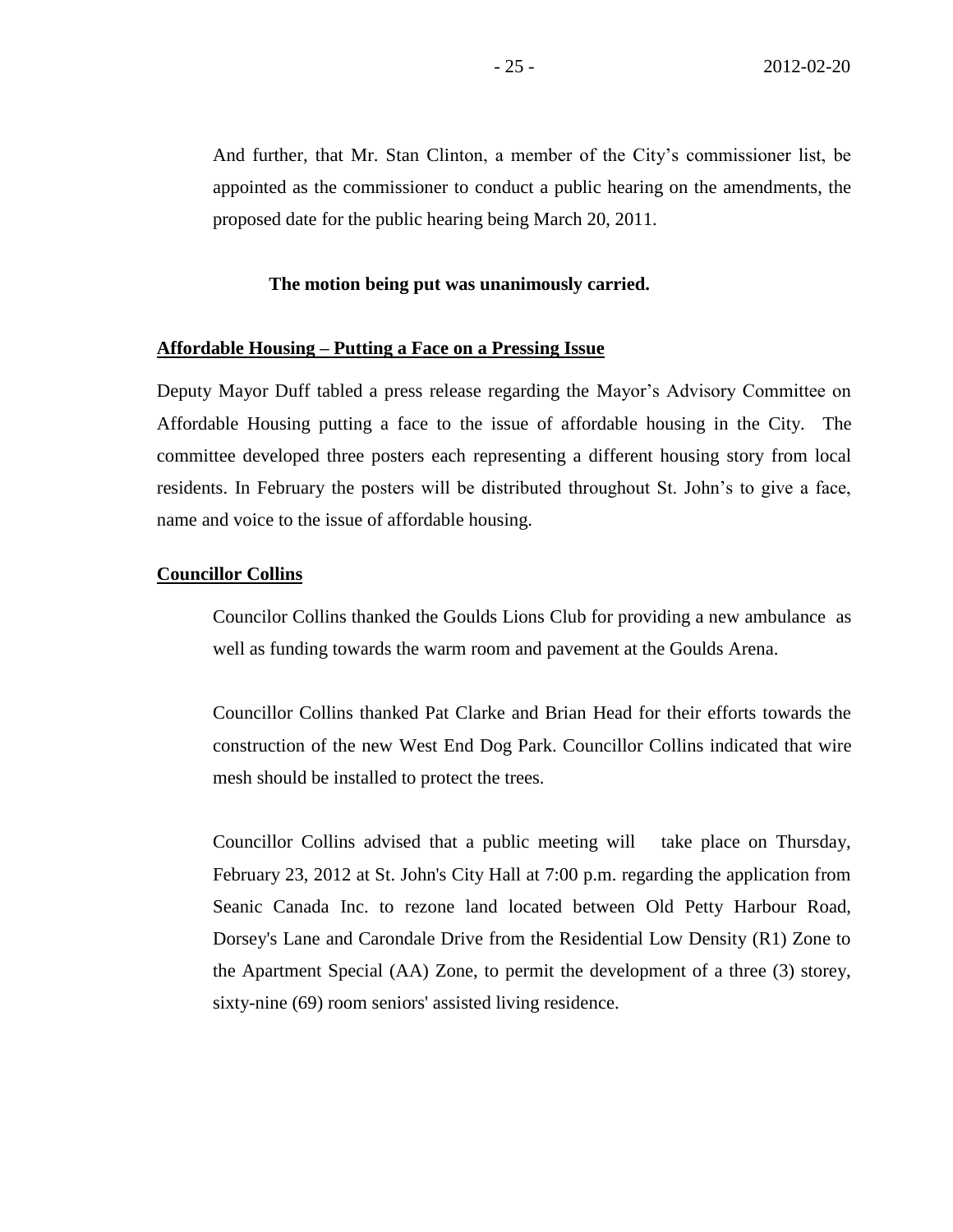#### **Councillor Hanlon**

Councillor Hanlon advised that she will be attending the Cultivating and Sustaining Your Creative Economy Summit Hosted in Toronto, February 28th and 29th, 2012.

#### **Councillor Tilley**

Councillor Tilley advised of the public meeting to be held on Tuesday, February 21, 2012 to provide an opportunity for public review and comment on the application submitted to the City by the Provincial Department of Transportation and Works to rezone property at Civic No. 465 Topsail Road, opposite the intersection of Topsail Road and Hamlyn Road, from the Apartment Medium Density (A2) Zone to the Institutional (INST) Zone. The purpose of the proposed rezoning is to accommodate the construction of the proposed new high school building for the west end of St. John's. Part of the site of the proposed new high school is zoned A2 and must be rezoned.

#### **Councillor Galgay**

Councillor Galgay advised that he will be attending the MNL Regional Meetings to be held in Happy Valley, Goose Bay on February 22, 23 and 24, 2012.

#### **Councillor Hann**

Councillor Hann pointed out that the City is moving ahead with the purchase of cameras as part of its initiative to control illegal dumping.

#### **Councillor O'Leary**

Councillor O'Leary advised that she attended the annual meeting of Arts Cultural Industries on the weekend where the future of the arts throughout the province was discussed. She noted that concern was expressed as to the how arts organizations will be funded in the future and one of the initiatives suggested was the creation of a campaign to bring awareness to the importance of the arts and cultural sector in the community and to engage the educators.